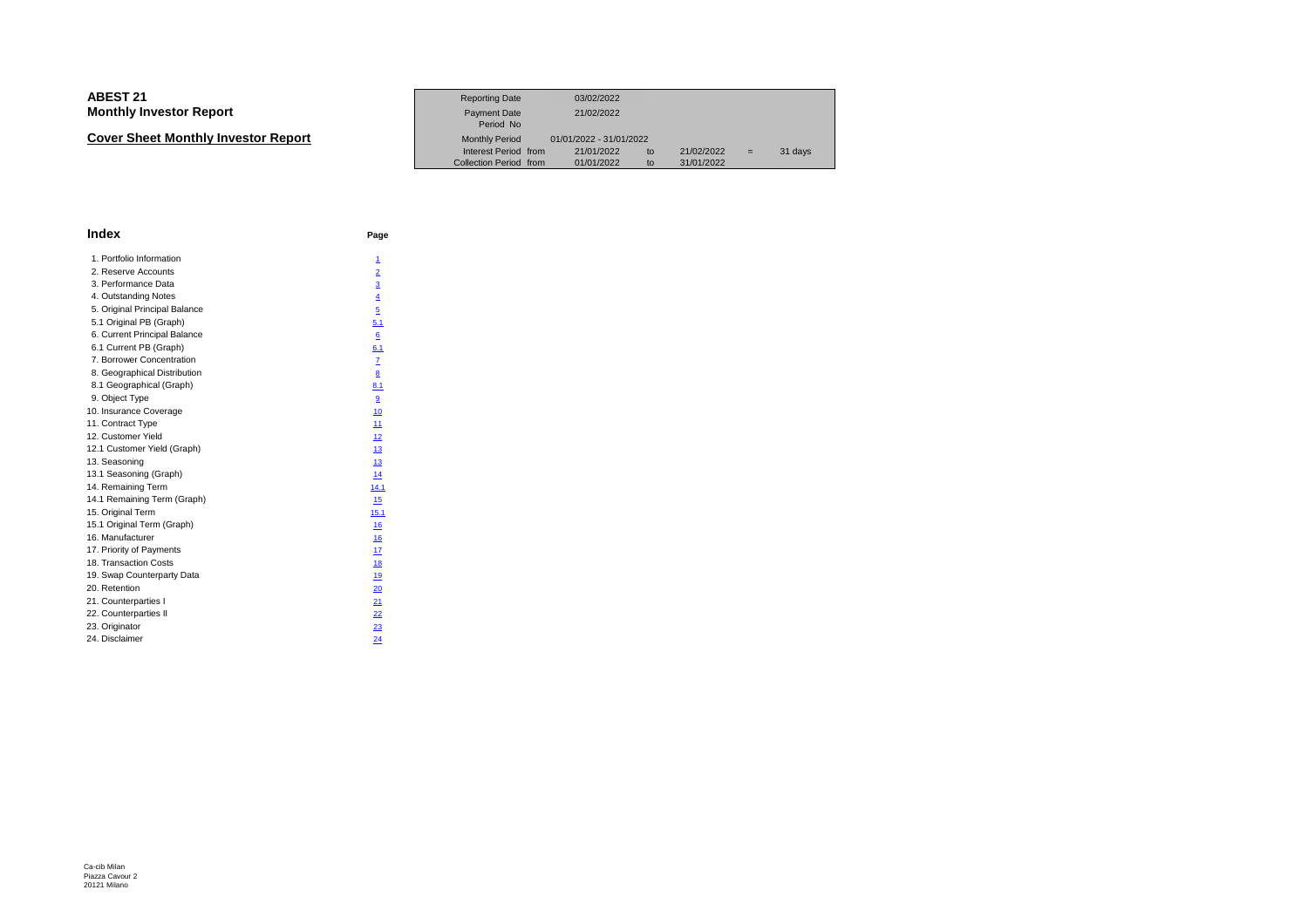| <b>ABEST 21</b>                | <b>Reporting Date</b>                          | 03/02/2022               |          |                          |     |         |
|--------------------------------|------------------------------------------------|--------------------------|----------|--------------------------|-----|---------|
| <b>Monthly Investor Report</b> | Payment Date<br>Period No                      | 21/02/2022               |          |                          |     |         |
| 1. Portfolio Information       | <b>Monthly Period</b>                          | 01/01/2022 - 31/01/2022  |          |                          |     |         |
|                                | Interest Period from<br>Collection Period from | 21/01/2022<br>01/01/2022 | to<br>to | 21/02/2022<br>31/01/2022 | $=$ | 31 days |

|                                                                                                                           |                     |                       | current period                                                              | previous period                                                |
|---------------------------------------------------------------------------------------------------------------------------|---------------------|-----------------------|-----------------------------------------------------------------------------|----------------------------------------------------------------|
| <b>Outstanding Receivables</b>                                                                                            | No. of<br>Contracts |                       | <b>Aggregate Outstanding</b><br><b>Principal Amount</b>                     | <b>Aggregate Outstanding</b><br><b>Principal Amount</b>        |
| <b>Beginning of Period (collection period)</b>                                                                            |                     | €                     | 484.186.286,00                                                              | 484.194.782,68                                                 |
| <b>Scheduled Principal Payments</b><br>Prepayment Principal<br>Others<br>Recoveries<br><b>Total Principal Collections</b> |                     | €<br>€<br>€<br>€<br>€ | 16.368.842,97<br>1.817.243,16<br>1.231.862,84<br>13.211,76<br>19.431.160,73 | 16.389.870,95<br>2.181.520,21<br>2.935.503,29<br>21.506.894,45 |
| <b>Total Interest Collections</b>                                                                                         |                     | €                     | 2.306.604,54                                                                | 2.316.856,02                                                   |
| <b>Defaults</b>                                                                                                           |                     |                       | 634,35                                                                      |                                                                |
| End of Period (after Payment Date)                                                                                        | 44.945              | €                     | 484.189.665,78                                                              | 484.186.286,00                                                 |
| Balance of the Replenishment account (after Payment Date)                                                                 |                     | €                     | 10.334,22                                                                   | 13.714,00                                                      |
| Current Prepayment Rate (annualised)                                                                                      |                     |                       | 4,50%                                                                       | 5,41%                                                          |
| New sale Offer                                                                                                            |                     | €                     | 19.435.174,86                                                               | 21.498.397,77                                                  |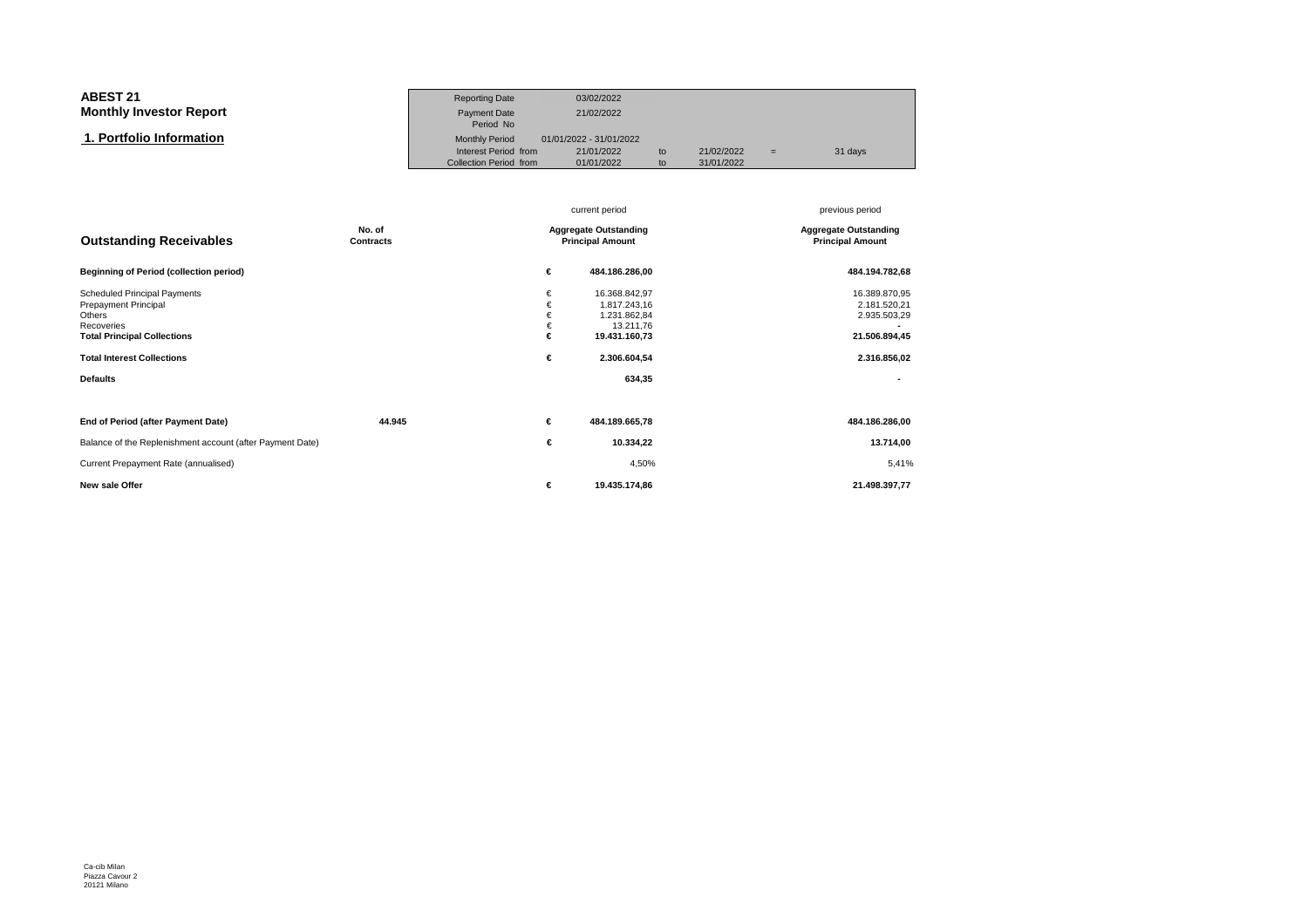| <b>Monthly Investor Report</b><br>21/02/2022<br>Payment Date                                                       |     |         |
|--------------------------------------------------------------------------------------------------------------------|-----|---------|
| Period No                                                                                                          |     |         |
| 2. Reserve Accounts<br>01/01/2022 - 31/01/2022<br><b>Monthly Period</b>                                            |     |         |
| Interest Period from<br>21/01/2022<br>21/02/2022<br>to<br>01/01/2022<br>Collection Period from<br>31/01/2022<br>to | $=$ | 31 days |

**Notes Balance**<br>Beginning of Period<br>End of Period

|   | in %                     | euro                    | Trigger Event y/n |
|---|--------------------------|-------------------------|-------------------|
|   |                          | 2.345.500.00            | NO                |
| € | $\overline{\phantom{a}}$ |                         |                   |
| € | $\overline{\phantom{a}}$ |                         |                   |
|   |                          | 2.345.500.00            |                   |
| € | 2.345.500.00             |                         |                   |
|   |                          | $0.5\% \in$<br>$0.5%$ € |                   |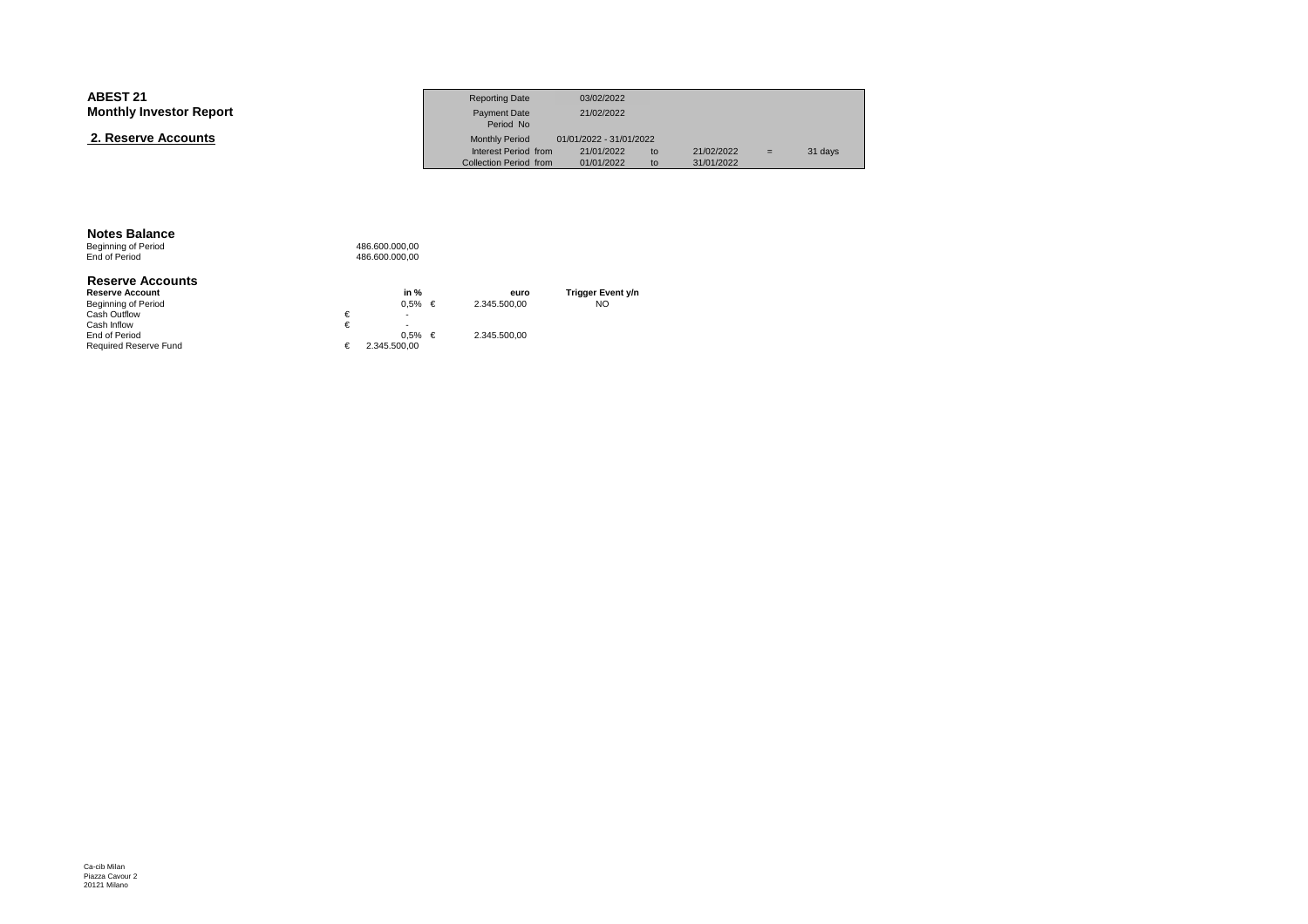| <b>ABEST 21</b>                | <b>Reporting Date</b>     | 03/02/2022              |    |            |     |         |
|--------------------------------|---------------------------|-------------------------|----|------------|-----|---------|
| <b>Monthly Investor Report</b> | Payment Date<br>Period No | 21/02/2022              |    |            |     |         |
| 3. Performance Data            | <b>Monthly Period</b>     | 01/01/2022 - 31/01/2022 |    |            |     |         |
|                                | Interest Period from      | 21/01/2022              | to | 21/02/2022 | $=$ | 31 days |
|                                | Collection Period from    | 01/01/2022              | to | 31/01/2022 |     |         |

| <b>Note Balance</b><br><b>Beginning of Period</b><br><b>End of Period</b><br>Ratios                                                                                                                                                                                                                                                                                                  | €<br>€ | 486.600.000,00<br>486.600.000,00 |   |                                                                                                        |
|--------------------------------------------------------------------------------------------------------------------------------------------------------------------------------------------------------------------------------------------------------------------------------------------------------------------------------------------------------------------------------------|--------|----------------------------------|---|--------------------------------------------------------------------------------------------------------|
| 3-MRA* 31- 60 days past due<br>31- 60 days past due period before previous period<br>31- 60 days past due previous period<br>31- 60 days past due current period                                                                                                                                                                                                                     |        |                                  | € | 0.00%<br>0,00%<br>471.096,33                                                                           |
| 3-MRA* 61-90 days past due<br>61-90 days past due period before previous period<br>61-90 days past due previous period<br>61-90 days past due current period                                                                                                                                                                                                                         |        |                                  | € | 0.00%<br>0.00%<br>276.716,10                                                                           |
| 3-MRA* 91-120 days past due<br>91-120 days past due period before previous period<br>91-120 days past due previous period<br>91-120 days past due current period                                                                                                                                                                                                                     |        |                                  | € | 0.00%<br>0,00%<br>55.957,56                                                                            |
| <b>Early Amortisation Event</b>                                                                                                                                                                                                                                                                                                                                                      |        |                                  |   |                                                                                                        |
| <b>Cumulative Default Level</b><br>Cumulative Default Level period before previous period<br>Cumulative Default Level previous period<br>Cumulative Default Level current period                                                                                                                                                                                                     |        |                                  |   | 0,00%<br>0,00%<br>0.00%                                                                                |
| Trigger Breach (if higher than 3.70% for 2 consecutive Calculation Dates)                                                                                                                                                                                                                                                                                                            |        |                                  |   | <b>NO</b>                                                                                              |
| <b>Delinquency Level</b><br>Delinquency Level period before previous period<br>Delinquency Level previous period<br>Delinquency Level current period                                                                                                                                                                                                                                 |        |                                  |   | 0.00%<br>0,00%<br>0,01%                                                                                |
| Trigger Breach (if higher than 1% for 2 consecutive Calculation Dates)                                                                                                                                                                                                                                                                                                               |        |                                  |   | <b>NO</b>                                                                                              |
| <b>Principal Deficiency Amount Shortfall</b><br>Trigger Breach (if the Principal Deficiency Amount Shortfall is higher than<br>zero)                                                                                                                                                                                                                                                 |        |                                  |   | <b>NO</b>                                                                                              |
| <b>Replenishment Amount</b><br>Trigger Breach (if Replenishment Amount is higher than 20% of<br>the Aggregate Rated Notes Outstanding Amount on each of three<br>consecutive Calculation Dates)                                                                                                                                                                                      |        |                                  |   | <b>NO</b>                                                                                              |
| <b>Performance Data</b><br>Number of Contracts being 31-60 Days delinquent<br>Number of Contracts being 61-90 Days delinquent<br>Number of Contracts being 91-120 Days delinquent                                                                                                                                                                                                    |        |                                  |   | 35<br>14<br>8                                                                                          |
| Gross instalments being 31-60 days delinquent<br>Gross instalments being 61-90 days delinquent<br>Gross instalments being 91-120 days delinquent<br><b>Current Period Termination</b><br><b>Cumulative Termination</b><br>New number of Contracts being terminated<br>Total number of Contracts being terminated<br><b>Current Period Recoveries</b><br><b>Cumulative Recoveries</b> |        |                                  |   | 13.898.58<br>5.999,37<br>1.121,39<br>24.755,20<br>38.923,69<br>6,00<br>19.00<br>13.211.76<br>13.211,76 |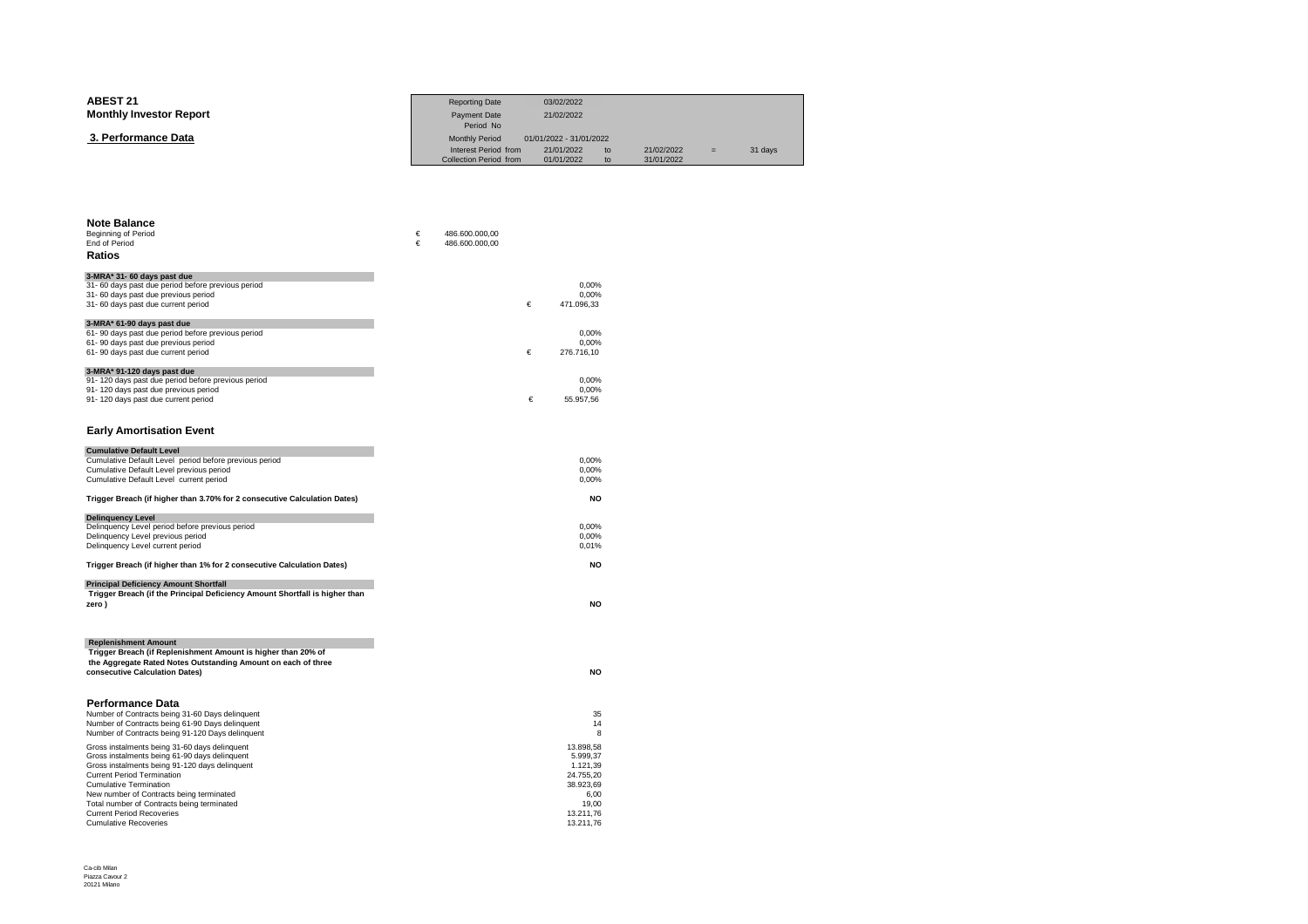| <b>ABEST 21</b><br><b>Monthly Investor Report</b> | <b>Reporting Date</b><br><b>Payment Date</b><br>Period No               | 03/02/2022<br>21/02/2022                            |          |                          |     |         |  |
|---------------------------------------------------|-------------------------------------------------------------------------|-----------------------------------------------------|----------|--------------------------|-----|---------|--|
| 4. Outstanding Notes                              | <b>Monthly Period</b><br>Interest Period from<br>Collection Period from | 01/01/2022 - 31/01/2022<br>21/01/2022<br>01/01/2022 | to<br>to | 21/02/2022<br>31/01/2022 | $=$ | 31 days |  |

Principal Payable Amount (during Amortising Period)

| 1. Note Balance                                         | All notes | <b>Class A</b>   | <b>Class B</b>  | Class C         | <b>Class D</b>  | <b>Class E</b>  | <b>Class M</b>  |  |
|---------------------------------------------------------|-----------|------------------|-----------------|-----------------|-----------------|-----------------|-----------------|--|
| <b>General Note Information</b>                         |           |                  |                 |                 |                 |                 |                 |  |
| <b>ISIN Code</b>                                        |           | XS2367164493     | XS2368146457    | XS2368150210    | XS2368152695    | XS2368153156    | XS2368153586    |  |
| Currency                                                |           | <b>EURO</b>      | <b>EURO</b>     | <b>EURO</b>     | <b>EURO</b>     | <b>EURO</b>     | <b>EURO</b>     |  |
| Initial Tranching                                       |           | 82.2%            | 4.3%            | 4.2%            | 3.2%            | 2.6%            | 3.6%            |  |
| <b>Legal Maturity</b>                                   |           | set 2031         | set 2031        | set 2031        | set 2031        | set 2031        | set 2031        |  |
| <b>Expected Maturity</b>                                |           | set 2031         | set 2031        | set 2031        | set 2031        | set 2031        | set 2031        |  |
| Original Rating (Fitch / Moody's)                       |           | AAAsf"/"Aaa(sf)  | AAsf"/"Aa1(sf)  | Asf"/"Aa3(sf)   | BBBsf"/"A3(sf)  | BBsf"/"Ba1(sf)  | n/a             |  |
| Current Rating (Fitch/ Moody's)*                        |           | AAAsf"/"Aaa(sf)  | AAsf"/"Aa1(sf)  | Asf"/"Aa3(sf)   | BBBsf"/"A3(sf)  | BBsf"/"Ba1(sf)  | n/a             |  |
| Initial Notes Aggregate Principal Outstanding Balance   |           | 400.000.000.00 € | 20.700.000.00 € | 20.200.000.00 € | 15.500.000.00 € | 12.700.000.00 € | 17.500.000.00 € |  |
| Initial Nominal per Note                                |           | 100.000.00 €     | 100.000,00 €    | 100.000,00 €    | 100.000,00 €    | 100.000,00 €    | 100.000,00 €    |  |
| Initial Number of Notes per Class                       |           | 4.000            | 207             | 202             | 155             | 127             | 175             |  |
| <b>Current Note Information</b>                         |           |                  |                 |                 |                 |                 |                 |  |
| Class Principal Outstanding Balance Beginning of Period |           | 400.000.000,00 € | 20.700.000,00 € | 20.200.000,00 € | 15.500.000,00 € | 12.700.000,00 € | 17.500.000,00 € |  |
| Amortisation                                            |           |                  | n.a.            | n.a.            | n.a.            | n.a.            | n.a.            |  |
| Redemption per Note                                     |           | $0.00 \in$       | $0.00 \in$      | $0,00 \in$      | $0.00 \in$      | $0.00 \in$      | $0.00 \in$      |  |
| Class Principal Outstanding Balance End of Period       |           | 400.000.000.00 € | 20.700.000,00 € | 20.200.000,00 € | 15.500.000,00 € | 12.700.000,00 € | 17.500.000,00 € |  |
| <b>Current Tranching</b>                                |           | 82,2%            | 4,3%            | 4,2%            | 3,2%            | 2,6%            | 3,6%            |  |
| <b>Current Pool Factor</b>                              |           | 1.00             | 1.00            | 1.00            | 1.00            | 1.00            | 1.00            |  |
|                                                         |           |                  |                 |                 |                 |                 |                 |  |
| 2. Payments to Investors per Note                       | All notes | <b>Class A</b>   | <b>Class B</b>  | Class C         | <b>Class D</b>  | <b>Class E</b>  | <b>Class M</b>  |  |
| Interest Rate Basis: 1-M Euribor / Spread               |           | 0,137            |                 |                 |                 |                 |                 |  |
| DayCount Convention                                     |           | ACT/360          | ACT/360         | ACT/360         | ACT/360         | ACT/360         | ACT/360         |  |
| <b>Interest Days</b>                                    |           | 31 days          | 31 days         | 31 days         | 31 days         | 31 days         | 31 days         |  |
| Principal Outstanding Beginning of Period               |           | 400.000.000,00 € | 20.700.000,00 € | 20.200.000,00 € | 15.500.000,00 € | 12.700.000,00 € | 17.500.000,00 € |  |
| Principal Repayment                                     |           | $0,00 \in$       | $0,00 \in$      | $0.00 \in$      | $0,00 \in$      | $0,00 \in$      | $0.00 \in$      |  |
| Principal Outstanding End of Period                     |           | 400.000.000.00 € | 20.700.000.00 € | 20.200.000.00 € | 15.500.000.00 € | 12.700.000.00 € | 17.500.000.00 € |  |
| Interest accrued for the period                         |           | 47.188.89 €      | 11.586,25 €     | 21.743,06 €     | 26.427.50 €     | 38.276,39 €     | 97.951,39 €     |  |
| <b>Interest Payment</b>                                 |           |                  |                 |                 |                 |                 |                 |  |
|                                                         |           |                  |                 |                 |                 |                 |                 |  |
| Initial total CE (Subordination, Reserve)               |           | 18,30%           | 14,04%          | 9,89%           | 6,71%           | 4,10%           | 0,00%           |  |
| <b>Current CE</b>                                       |           | 18.28%           | 14.02%          | 9.87%           | 6.69%           | 4.08%           | 0.00%           |  |

 $\frac{1}{14,02\%}$  14,02% 9,87% 6,69% 4,08% 0,00%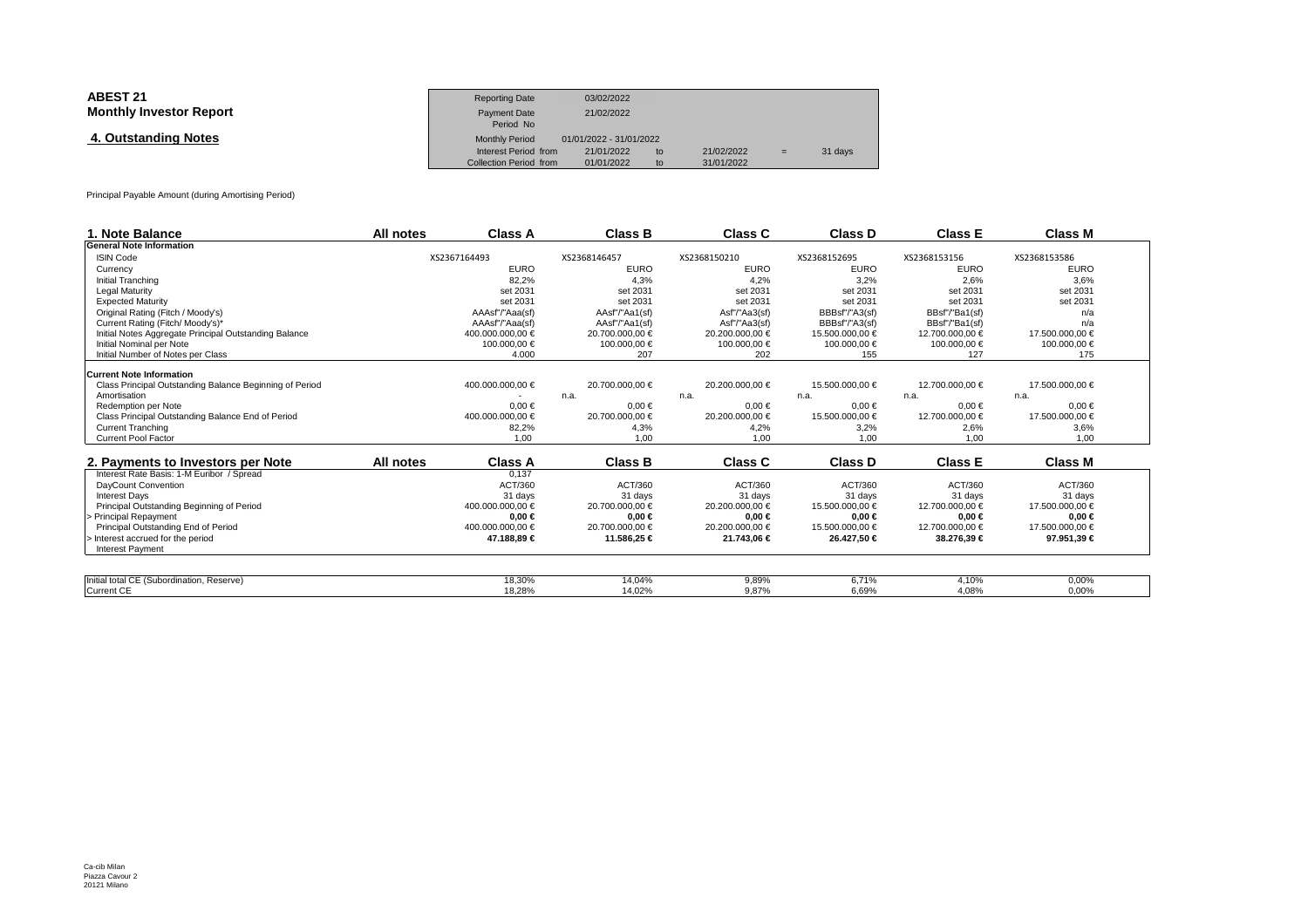| <b>ABEST 21</b>                | <b>Reporting Date</b>                              |              | 03/02/2022               |          |                          |     |         |
|--------------------------------|----------------------------------------------------|--------------|--------------------------|----------|--------------------------|-----|---------|
| <b>Monthly Investor Report</b> | <b>Payment Date</b><br>Period No                   | 21/02/2022   |                          |          |                          |     |         |
| 5. Original Principal Balance  | <b>Monthly Period</b>                              |              | 01/01/2022 - 31/01/2022  |          |                          |     |         |
| as of ISSUE DATE               | <b>Interest Period</b><br><b>Collection Period</b> | from<br>from | 21/01/2022<br>01/01/2022 | to<br>to | 21/02/2022<br>31/01/2022 | $=$ | 31 days |

| <b>Balloon Loan</b>                                                            |                   |                |                 |               |  |  |  |  |  |  |  |
|--------------------------------------------------------------------------------|-------------------|----------------|-----------------|---------------|--|--|--|--|--|--|--|
|                                                                                | Principal         |                |                 |               |  |  |  |  |  |  |  |
| <b>Original Principal Balance</b>                                              | <b>Balance</b> in | Percentage of  |                 | Percentage of |  |  |  |  |  |  |  |
| (Ranges in EUR)                                                                | <b>EUR</b>        | <b>Balance</b> | Number of Loans | Loans         |  |  |  |  |  |  |  |
| $0 < X \le 5,000$                                                              | 26.340.921        | 13,9%          | 3.233,00        | 29,87%        |  |  |  |  |  |  |  |
| $5,000 < X \le 10,000$                                                         | 56.693.807        | 29,9%          | 4.181,00        | 38,63%        |  |  |  |  |  |  |  |
| 10,000 < X ≤ 15,000                                                            | 33.058.163        | 17,5%          | 1.477,00        | 13,65%        |  |  |  |  |  |  |  |
| 15,000< X ≤20,000                                                              | 21.053.341        | 11,1%          | 736,00          | 6,80%         |  |  |  |  |  |  |  |
| 20,000< X ≤25,000                                                              | 15.307.390        | 8,1%           | 440,00          | 4,07%         |  |  |  |  |  |  |  |
| 25.000< X ≤30.000                                                              | 13.238.630        | 7,0%           | 327,00          | 3,02%         |  |  |  |  |  |  |  |
| 30,000< X ≤35,000                                                              | 9.237.765         | 4,9%           | 193,00          | 1,78%         |  |  |  |  |  |  |  |
| 35,000< X ≤40,000                                                              | 6.617.436         | 3,5%           | 123,00          | 1,14%         |  |  |  |  |  |  |  |
| 40,000< X ≤45,000                                                              | 2.335.891         | 1,2%           | 39,00           | 0,36%         |  |  |  |  |  |  |  |
| 45.000< X ≤50.000                                                              | 2.396.151         | 1,3%           | 36,00           | 0,33%         |  |  |  |  |  |  |  |
| 50,000< X ≤55,000                                                              | 863.796           | 0,5%           | 11,00           | 0,10%         |  |  |  |  |  |  |  |
| 55,000< X ≤60,000                                                              | 701.442           | 0,4%           | 9,00            | 0,08%         |  |  |  |  |  |  |  |
| 60,000< X ≤65,000                                                              | 709.680           | 0,4%           | 9,00            | 0,08%         |  |  |  |  |  |  |  |
| 65,000< X ≤70,000                                                              | 161.815           | 0,1%           | 2,00            | 0,02%         |  |  |  |  |  |  |  |
| 70,000< X ≤75,000                                                              | 225.158           | 0,1%           | 2,00            | 0,02%         |  |  |  |  |  |  |  |
| 75,000 <x< td=""><td>370.480</td><td>0,2%</td><td>4,00</td><td>0,04%</td></x<> | 370.480           | 0,2%           | 4,00            | 0,04%         |  |  |  |  |  |  |  |
| Total                                                                          | 189.311.865,23    | 100,00%        | 10.822          | 100,00%       |  |  |  |  |  |  |  |

| n       |                        |               |                                                                                | Leases                |                |                 |               |  |  |  |  |
|---------|------------------------|---------------|--------------------------------------------------------------------------------|-----------------------|----------------|-----------------|---------------|--|--|--|--|
| tage of |                        | Percentage of | <b>Original Principal</b><br><b>Balance (Ranges in</b>                         | Original Principal    | Percentage of  |                 | Percentage of |  |  |  |  |
| alance  | <b>Number of Loans</b> | Loans         | EUR)                                                                           | <b>Balance in EUR</b> | <b>Balance</b> | Number of Loans | Loans         |  |  |  |  |
| 13,9%   | 3.233,00               | 29,87%        | $0 < X \le 5,000$                                                              | 6.363.403             | 2,2%           | 1.063,00        | 3,21%         |  |  |  |  |
| 29,9%   | 4.181,00               | 38,63%        | $5,000 < X \le 10,000$                                                         | 32.245.892            | 10,9%          | 7.014,00        | 21,21%        |  |  |  |  |
| 17,5%   | 1.477,00               | 13,65%        | $10,000 < X \le 15,000$                                                        | 28.982.622            | 9,8%           | 3.774,00        | 11,41%        |  |  |  |  |
| 11,1%   | 736,00                 | 6,80%         | 15,000< X ≤20,000                                                              | 24.848.871            | 8,4%           | 2.947,00        | 8,91%         |  |  |  |  |
| 8,1%    | 440,00                 | 4,07%         | 20,000< X ≤25,000                                                              | 40.493.101            | 13,7%          | 4.783,00        | 14,47%        |  |  |  |  |
| 7,0%    | 327,00                 | 3,02%         | 25,000< X ≤30,000                                                              | 45.502.809            | 15,4%          | 4.715,00        | 14,26%        |  |  |  |  |
| 4,9%    | 193,00                 | 1,78%         | $30,000 < X \leq 35,000$                                                       | 35.908.481            | 12,2%          | 3.186,00        | 9,64%         |  |  |  |  |
| 3,5%    | 123,00                 | 1,14%         | $35,000 < X \leq 40,000$                                                       | 27.656.559            | 9,4%           | 2.158,00        | 6,53%         |  |  |  |  |
| 1,2%    | 39,00                  | 0,36%         | 40,000< X ≤45,000                                                              | 21.689.268            | 7,4%           | 1.583,00        | 4,79%         |  |  |  |  |
| 3%      | 36,00                  | 0,33%         | 45,000< X ≤50,000                                                              | 14.601.687            | 5,0%           | 949,00          | 2,87%         |  |  |  |  |
| 0.5%    | 11,00                  | 0,10%         | 50,000< X ≤55,000                                                              | 8.271.453             | 2,8%           | 489,00          | 1,48%         |  |  |  |  |
| 0,4%    | 9,00                   | 0,08%         | 55,000< X ≤60,000                                                              | 4.119.527             | 1,4%           | 217,00          | 0,66%         |  |  |  |  |
| 0,4%    | 9,00                   | 0,08%         | $60,000 < X \leq 65,000$                                                       | 2.102.667             | 0,7%           | 101,00          | 0,31%         |  |  |  |  |
| 0,1%    | 2,00                   | 0,02%         | 65,000< X ≤70,000                                                              | 1.582.360             | 0,5%           | 63,00           | 0,19%         |  |  |  |  |
| 0,1%    | 2,00                   | 0,02%         | 70,000< X ≤75,000                                                              | 329.334               | 0.1%           | 18,00           | 0,05%         |  |  |  |  |
| 0,2%    | 4,00                   | 0,04%         | 75,000 <x< td=""><td>185.588</td><td>0.1%</td><td>4,00</td><td>0,01%</td></x<> | 185.588               | 0.1%           | 4,00            | 0,01%         |  |  |  |  |
| 00,00%  | 10.822                 | 100,00%       | Total                                                                          | 294.883.621,93        | 100,00%        | 33.064          | 100,00%       |  |  |  |  |

**Statisticsin EUR**

**Statistics in EUR**

Ca-cib Milan Piazza Cavour 220121 Milano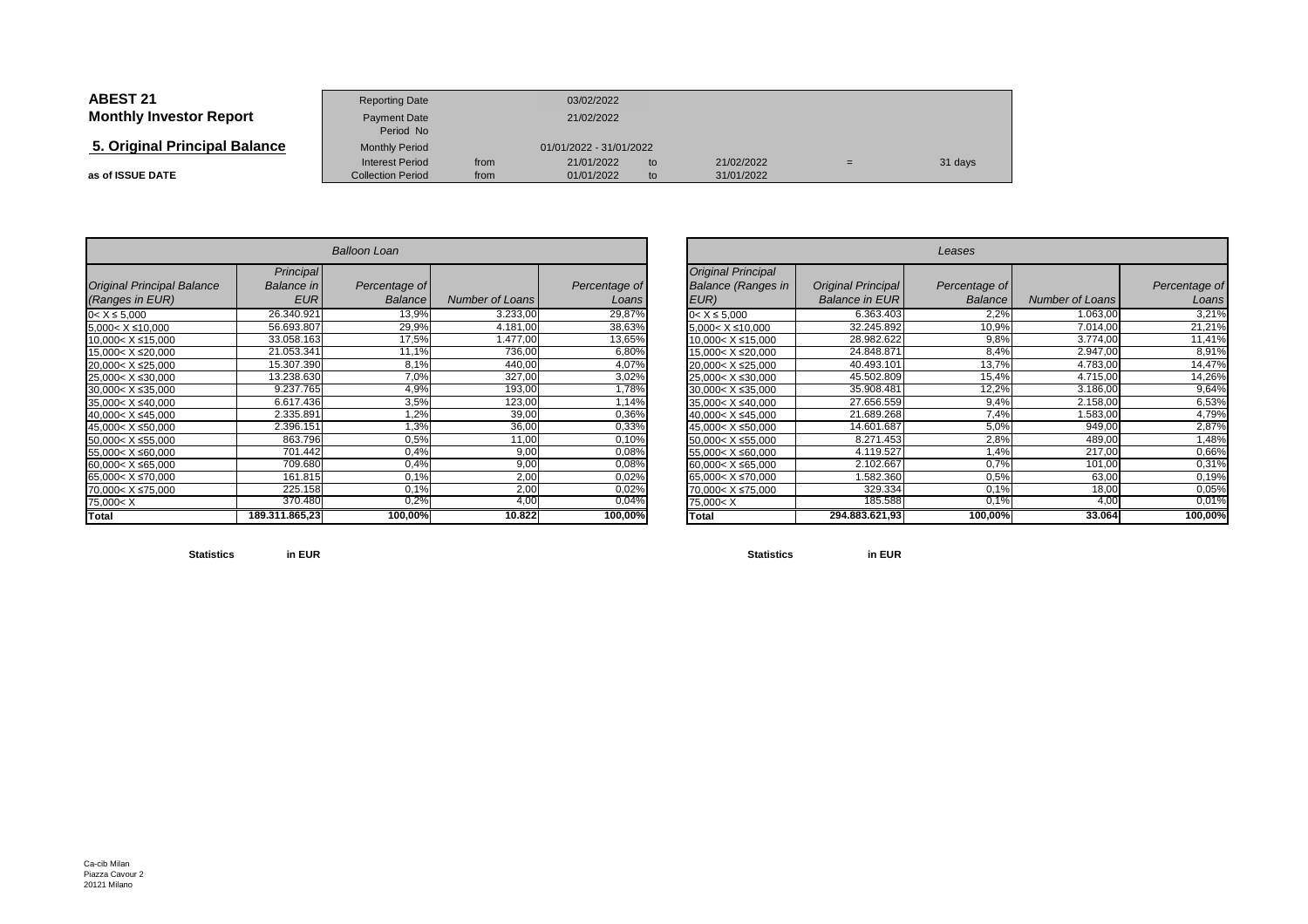| <b>ABEST 21</b>                | <b>Reporting Date</b>                              |              | 03/02/2022               |          |                          |     |         |
|--------------------------------|----------------------------------------------------|--------------|--------------------------|----------|--------------------------|-----|---------|
| <b>Monthly Investor Report</b> | Payment Date<br>Period No                          |              | 21/02/2022               |          |                          |     |         |
| 5.1 Original PB (Graph)        | <b>Monthly Period</b>                              |              | 01/01/2022 - 31/01/2022  |          |                          |     |         |
|                                | <b>Interest Period</b><br><b>Collection Period</b> | from<br>from | 21/01/2022<br>01/01/2022 | to<br>to | 21/02/2022<br>31/01/2022 | $=$ | 31 days |



Ca-cib Milan Piazza Cavour 2 20121 Milano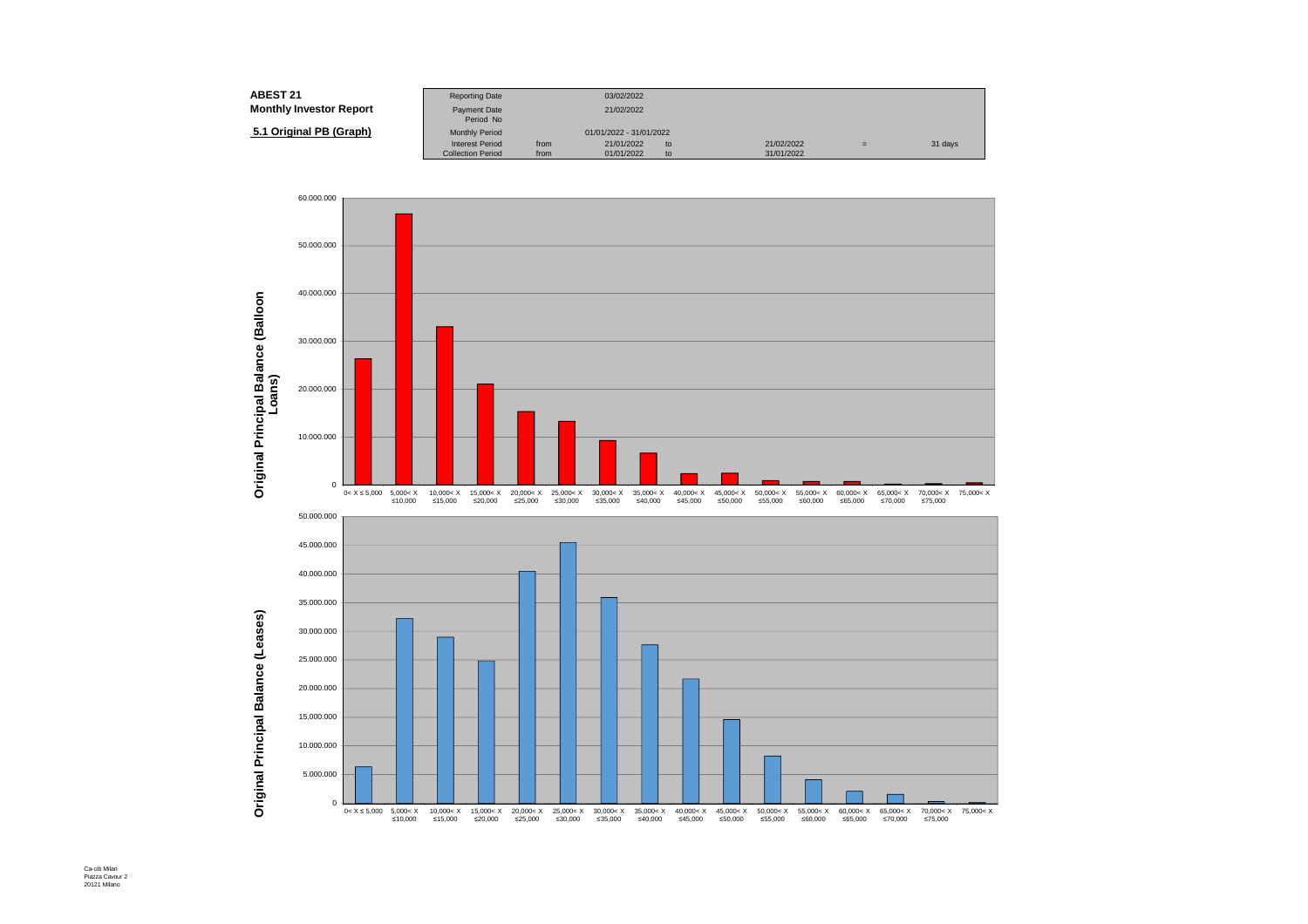| <b>ABEST 21</b>                | <b>Reporting Date</b>                              |              | 03/02/2022               |          |                          |     |         |
|--------------------------------|----------------------------------------------------|--------------|--------------------------|----------|--------------------------|-----|---------|
| <b>Monthly Investor Report</b> | Payment Date<br>Period No                          |              | 21/02/2022               |          |                          |     |         |
| 5. Original Principal Balance  | <b>Monthly Period</b>                              |              | 01/01/2022 - 31/01/2022  |          |                          |     |         |
| as of ISSUE DATE               | <b>Interest Period</b><br><b>Collection Period</b> | from<br>from | 21/01/2022<br>01/01/2022 | to<br>to | 21/02/2022<br>31/01/2022 | $=$ | 31 days |

|                                                                                |                       | Balloon Loan   |                        |               |
|--------------------------------------------------------------------------------|-----------------------|----------------|------------------------|---------------|
| <b>Current Principal Balance</b>                                               | Original Principal    | Percentage of  |                        | Percentage of |
| (Ranges in EUR)                                                                | <b>Balance in EUR</b> | <b>Balance</b> | <b>Number of Loans</b> | Loans         |
| $0 < X \le 5,000$                                                              | 26.019.046            | 12,7%          | 3.119,00               | 27,71%        |
| $5.000 < X \le 10.000$                                                         | 60.685.525            | 29,7%          | 4.331,00               | 38,48%        |
| 10,000< X ≤15,000                                                              | 39.226.779            | 19,2%          | 1.753,00               | 15,58%        |
| 15,000< X ≤20,000                                                              | 23.203.418            | 11,3%          | 803,00                 | 7,14%         |
| 20.000< X ≤25.000                                                              | 16.014.292            | 7,8%           | 454,00                 | 4,03%         |
| 25,000< X ≤30,000                                                              | 13.752.153            | 6,7%           | 333,00                 | 2,96%         |
| 30,000< X ≤35,000                                                              | 9.091.994             | 4,4%           | 188,00                 | 1,67%         |
| 35,000< X ≤40,000                                                              | 7.643.018             | 3,7%           | 140,00                 | 1,24%         |
| 40,000< X ≤45,000                                                              | 2.534.164             | 1,2%           | 43,00                  | 0,38%         |
| 45,000< X ≤50,000                                                              | 2.737.217             | 1,3%           | 43,00                  | 0,38%         |
| 50.000< X ≤55.000                                                              | 1.302.350             | 0,6%           | 17,00                  | 0,15%         |
| 55,000< X ≤60,000                                                              | 1.362.574             | 0.7%           | 17,00                  | 0,15%         |
| 60,000< X ≤65,000                                                              | 537.773               | 0.3%           | 7,00                   | 0,06%         |
| $65,000 < X \le 70,000$                                                        | 86.748                | 0.0%           | 1,00                   | 0,01%         |
| 70.000< X ≤75.000                                                              | 214.237               | 0,1%           | 2,00                   | 0,02%         |
| 75,000 <x< td=""><td>259.924</td><td>0,1%</td><td>3,00</td><td>0,03%</td></x<> | 259.924               | 0,1%           | 3,00                   | 0,03%         |
| <b>Total</b>                                                                   | 204.671.213.04        | 100,00%        | 11.254                 | 100,00%       |

|                       |                        |                        |                                                                                |                                                    | Leases                          |                        |                        |
|-----------------------|------------------------|------------------------|--------------------------------------------------------------------------------|----------------------------------------------------|---------------------------------|------------------------|------------------------|
| ntage of l<br>Balance | <b>Number of Loans</b> | Percentage of<br>Loans | <b>Current Principal</b><br><b>Balance (Ranges in</b><br>EUR)                  | <b>Original Principal</b><br><b>Balance in EUR</b> | Percentage of<br><b>Balance</b> | <b>Number of Loans</b> | Percentage of<br>Loans |
| 12,7%                 | 3.119,00               | 27,71%                 | $0 < X \le 5,000$                                                              | 5.620.234                                          | 2,2%                            | 1.040,00               | 3,09%                  |
| 29,7%                 | 4.331,00               | 38,48%                 | $5,000 < X \le 10,000$                                                         | 31.721.084                                         | 12,2%                           | 7.667,00               | 22,76%                 |
| 19,2%                 | 1.753,00               | 15,58%                 | 10,000< X ≤15,000                                                              | 32.490.846                                         | 12,5%                           | 4.685,00               | 13,91%                 |
| 11,3%                 | 803,00                 | 7,14%                  | 15,000< X ≤20,000                                                              | 24.190.648                                         | 9,3%                            | 3.052,00               | 9,06%                  |
| 7,8%                  | 454,00                 | 4,03%                  | 20,000< X ≤25,000                                                              | 34.228.334                                         | 13,2%                           | 4.504,00               | 13,37%                 |
| 6,7%                  | 333,00                 | 2,96%                  | $25,000 < X \leq 30,000$                                                       | 39.872.742                                         | 15,3%                           | 4.595,00               | 13,64%                 |
| 4,4%                  | 188,00                 | 1,67%                  | 30,000< X ≤35,000                                                              | 30.550.376                                         | 11,7%                           | 3.093,00               | 9,18%                  |
| 3,7%                  | 140,00                 | ,24%                   | 35,000< X ≤40,000                                                              | 21.858.010                                         | 8,4%                            | .986,00                | 5,90%                  |
| 1,2%                  | 43,00                  | 0,38%                  | 40,000< X ≤45,000                                                              | 16.360.663                                         | 6,3%                            | 1.424,00               | 4,23%                  |
| 1,3%                  | 43,00                  | 0,38%                  | 45,000< X ≤50,000                                                              | 10.775.982                                         | 4,1%                            | 846,00                 | 2,51%                  |
| 0.6%                  | 17,00                  | 0,15%                  | 50,000< X ≤55,000                                                              | 6.014.178                                          | 2,3%                            | 428,00                 | 1,27%                  |
| 0,7%                  | 17,00                  | 0,15%                  | 55,000< X ≤60,000                                                              | 3.153.768                                          | 1,2%                            | 193,00                 | 0,57%                  |
| 0,3%                  | 7,00                   | 0,06%                  | 60,000< X ≤65,000                                                              | 1.521.376                                          | 0,6%                            | 90,00                  | 0,27%                  |
| 0.0%                  | 1,00                   | 0,01%                  | 65,000< X ≤70,000                                                              | .230.803                                           | 0.5%                            | 63,00                  | 0,19%                  |
| 0,1%                  | 2,00                   | 0,02%                  | 70,000< X ≤75,000                                                              | 250.907                                            | 0.1%                            | 17,00                  | 0,05%                  |
| 0,1%                  | 3,00                   | 0,03%                  | 75,000 <x< td=""><td>243.328</td><td>0.1%</td><td>6,00</td><td>0,02%</td></x<> | 243.328                                            | 0.1%                            | 6,00                   | 0,02%                  |
| 100,00%               | 11.254                 | 100,00%                | Total                                                                          | 260.083.277,88                                     | 100,00%                         | 33.689                 | 100,00%                |

**Statistics**

**in EUR**

**Statistics in EUR**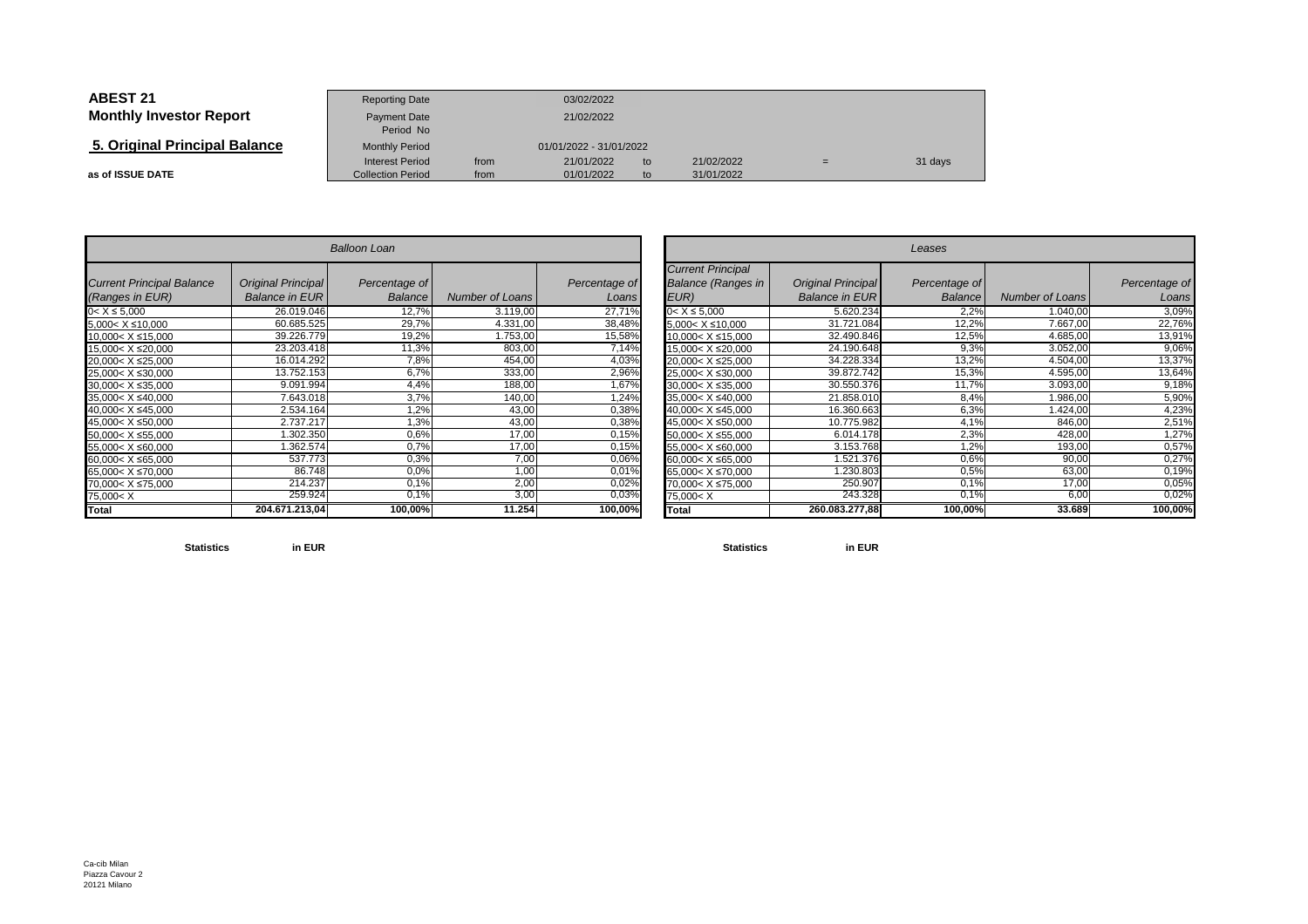| <b>ABEST 21</b>                | <b>Reporting Date</b>                              |              | 03/02/2022               |          |                          |     |         |
|--------------------------------|----------------------------------------------------|--------------|--------------------------|----------|--------------------------|-----|---------|
| <b>Monthly Investor Report</b> | <b>Payment Date</b><br>Period No                   |              | 21/02/2022               |          |                          |     |         |
| 5.1 Original PB (Graph)        | <b>Monthly Period</b>                              |              | 01/01/2022 - 31/01/2022  |          |                          |     |         |
|                                | <b>Interest Period</b><br><b>Collection Period</b> | from<br>from | 21/01/2022<br>01/01/2022 | to<br>to | 21/02/2022<br>31/01/2022 | $=$ | 31 days |

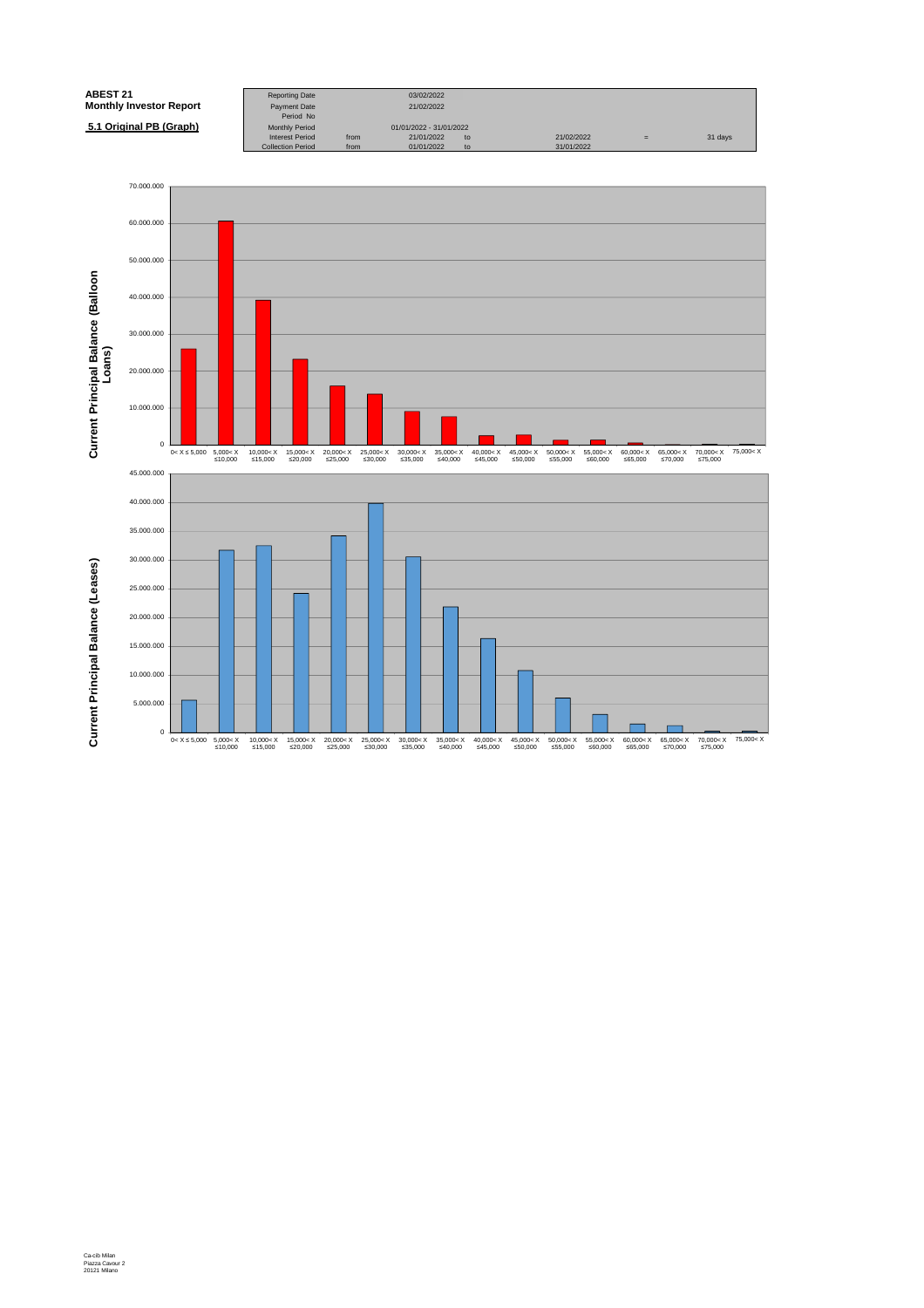# **ABEST 21**

|  | <b>7. Borrower Concentration</b> |
|--|----------------------------------|
|--|----------------------------------|

| ABEST 21                         | <b>Reporting Date</b>                              |              | 03/02/2022                           |                          |     |         |
|----------------------------------|----------------------------------------------------|--------------|--------------------------------------|--------------------------|-----|---------|
| Monthly Investor Report          | <b>Payment Date</b><br>Period No                   |              | 21/02/2022                           |                          |     |         |
| <b>7. Borrower Concentration</b> | <b>Monthly Period</b>                              |              | 01/01/2022 - 31/01/2022              |                          |     |         |
|                                  | <b>Interest Period</b><br><b>Collection Period</b> | from<br>from | 21/01/2022<br>to<br>01/01/2022<br>to | 21/02/2022<br>31/01/2022 | $=$ | 31 days |

|                | <b>Current Principal</b> | Percentage of |                        |
|----------------|--------------------------|---------------|------------------------|
| <b>No</b>      | <b>Balance in EUR</b>    | Balance       | <b>Number of Loans</b> |
| 1              | 373.584,97               | 0,08%         | 37                     |
| $\overline{2}$ | 328.812,66               | 0,07%         | 13                     |
| 3              | 279.469.12               | 0,06%         | 12                     |
| 4              | 265.530,07               | 0,06%         | 28                     |
| 5              | 260.763.35               | 0,06%         | 49                     |
| 6              | 253.977,44               | 0,05%         | 27                     |
| 7              | 183.152,62               | 0,04%         | 3                      |
| 8              | 172.882,59               | 0,04%         | з                      |
| 9              | 162.889,31               | 0,04%         | 20                     |
| 10             | 158.052.44               | 0,03%         |                        |
| 11             | 149.318.94               | 0,03%         | 9                      |
| 12             | 145.696,21               | 0,03%         | 11                     |
| 13             | 124.933,28               | 0,03%         | $\overline{2}$         |
| 14             | 123.753,26               | 0,03%         | 2                      |
| 15             | 121.218,33               | 0,03%         | 2                      |
| 16             | 119.650,34               | 0,03%         | 9                      |
| 17             | 116.136,54               | 0,02%         | 2                      |
| 18             | 115.744,92               | 0,02%         | 4                      |
| 19             | 111.473,70               | 0,02%         | 2                      |
| 20             | 110.018,51               | 0,02%         |                        |
|                | 3.677.058,60             | 0,79%         | 237                    |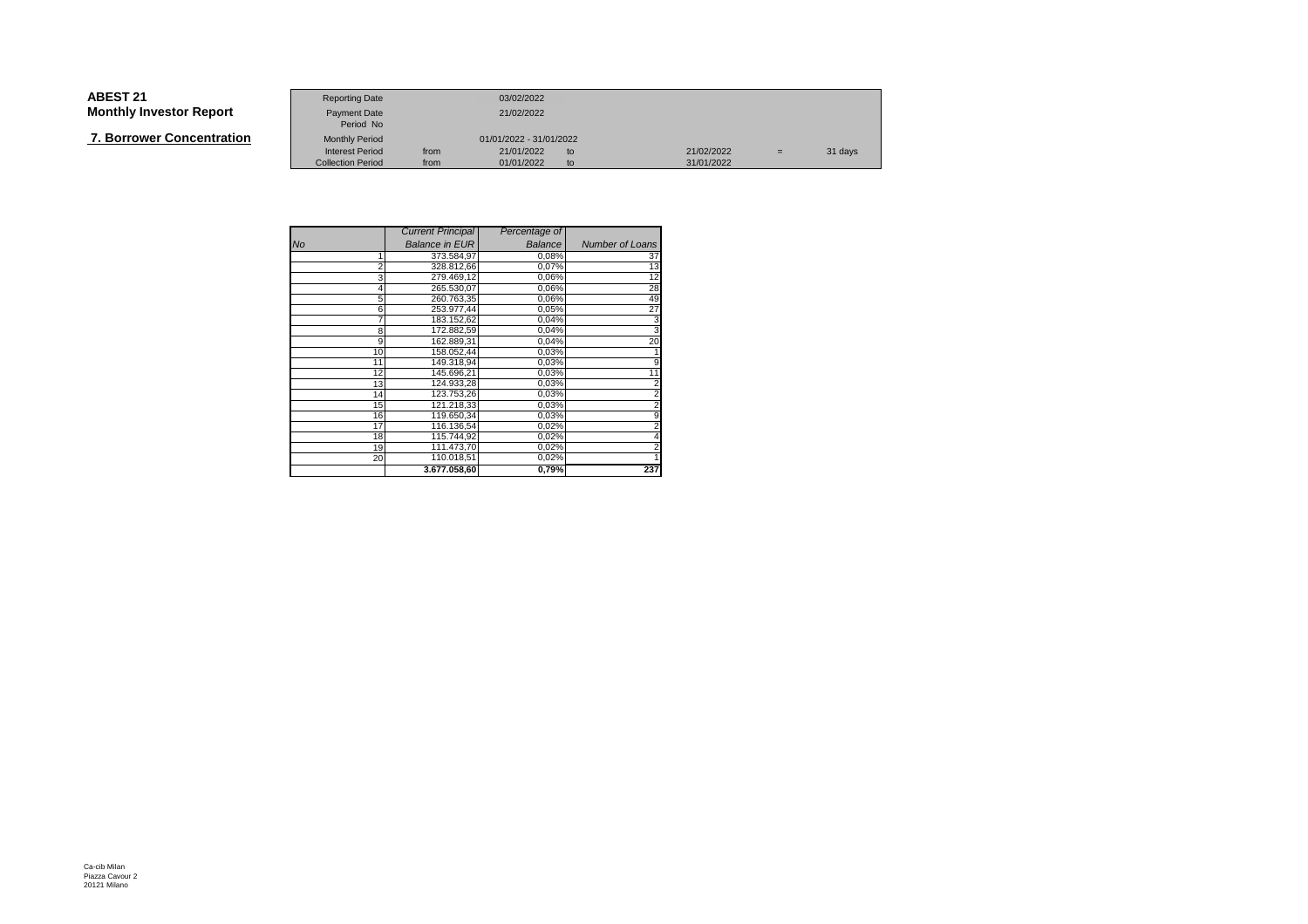| <b>ABEST 21</b><br><b>Monthly Investor Report</b> | <b>Reporting Date</b><br>Payment Date              |              | 03/02/2022<br>21/02/2022 |          |                          |     |         |
|---------------------------------------------------|----------------------------------------------------|--------------|--------------------------|----------|--------------------------|-----|---------|
| 8. Geographical Distribution                      | Period No<br><b>Monthly Period</b>                 |              | 01/01/2022 - 31/01/2022  |          |                          |     |         |
|                                                   | <b>Interest Period</b><br><b>Collection Period</b> | from<br>from | 21/01/2022<br>01/01/2022 | to<br>to | 21/02/2022<br>31/01/2022 | $=$ | 31 days |

|                     | <b>Current Principal</b> | Percentage of |                        | Percentage of |
|---------------------|--------------------------|---------------|------------------------|---------------|
| <b>State</b>        | <b>Balance in EUR</b>    | Balance       | <b>Number of Loans</b> | Loans         |
| Outside of Germany  | 7.078.84                 | 0,0%          |                        | 0,0%          |
| Baden-Württemberg   | 82.923.648,06            | 17,8%         | 7.574                  | 16,9%         |
| Bayern              | 88.583.665.16            | 19,1%         | 8.388                  | 18,7%         |
| Berlin              | 16.175.830.85            | 3,5%          | 2.119                  | 4,7%          |
| Brandenburg         | 12.525.508.37            | 2,7%          | 1.381                  | 3,1%          |
| Bremen              | 3.312.165,83             | 0,7%          | 295                    | 0,7%          |
| Hamburg             | 13.410.253,62            | 2,9%          | 1.379                  | 3,1%          |
| Hessen              | 44.388.897.72            | 9,6%          | 4.107                  | 9,1%          |
| Mecklenburg-Vorpomm | 3.966.645.10             | 0,9%          | 341                    | 0,8%          |
| Niedersachsen       | 29.579.924.87            | 6,4%          | 2.747                  | 6,1%          |
| Nordrhein-Westfalen | 89.277.488.48            | 19,2%         | 8.888                  | 19,8%         |
| Rheinland-Pfalz     | 27.644.602.34            | 5,9%          | 2.399                  | 5,3%          |
| Saarland            | 6.505.251.66             | 1,4%          | 555                    | 1,2%          |
| Sachsen             | 16.501.160,99            | 3,6%          | 1.695                  | 3,8%          |
| Sachsen-Anhalt      | 5.941.991.86             | 1,3%          | 641                    | 1,4%          |
| Schleswig-Holstein  | 15.500.504.61            | 3,3%          | 1.443                  | 3,2%          |
| Thüringen           | 8.509.872,56             | 1,8%          | 990                    | 2,2%          |
| Total               | 464.754.490.92           | 100.00%       | 44.943                 | 100.00%       |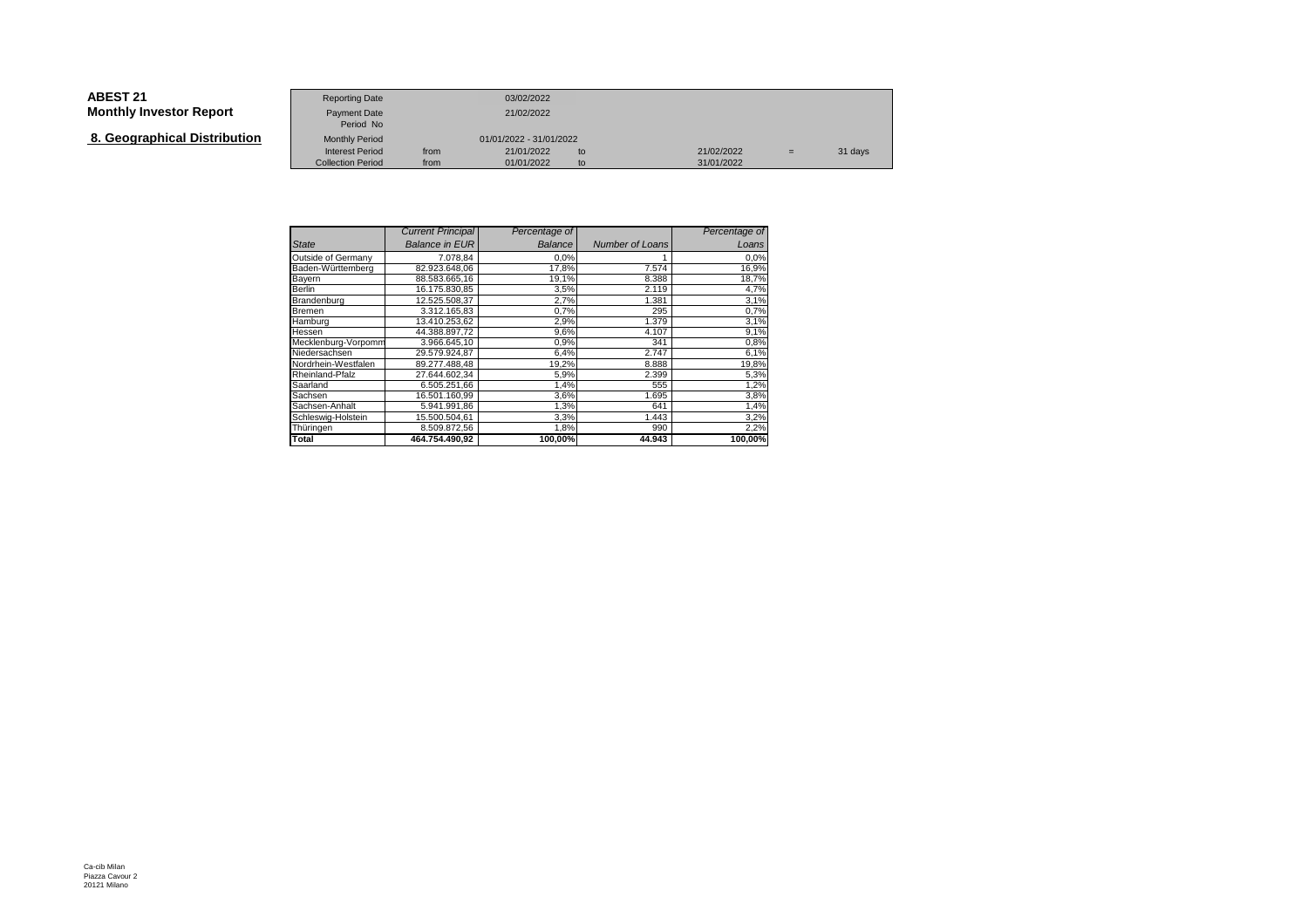| <b>ABEST 21</b><br><b>Monthly Investor Report</b> | <b>Reporting Date</b><br><b>Payment Date</b>       |              | 03/02/2022<br>21/02/2022 |          |                          |     |         |
|---------------------------------------------------|----------------------------------------------------|--------------|--------------------------|----------|--------------------------|-----|---------|
| 8.1 Geographical Distribution (Graph)             | Period No<br><b>Monthly Period</b>                 |              | 01/01/2022 - 31/01/2022  |          |                          |     |         |
|                                                   | <b>Interest Period</b><br><b>Collection Period</b> | from<br>from | 21/01/2022<br>01/01/2022 | to<br>to | 21/02/2022<br>31/01/2022 | $=$ | 31 days |

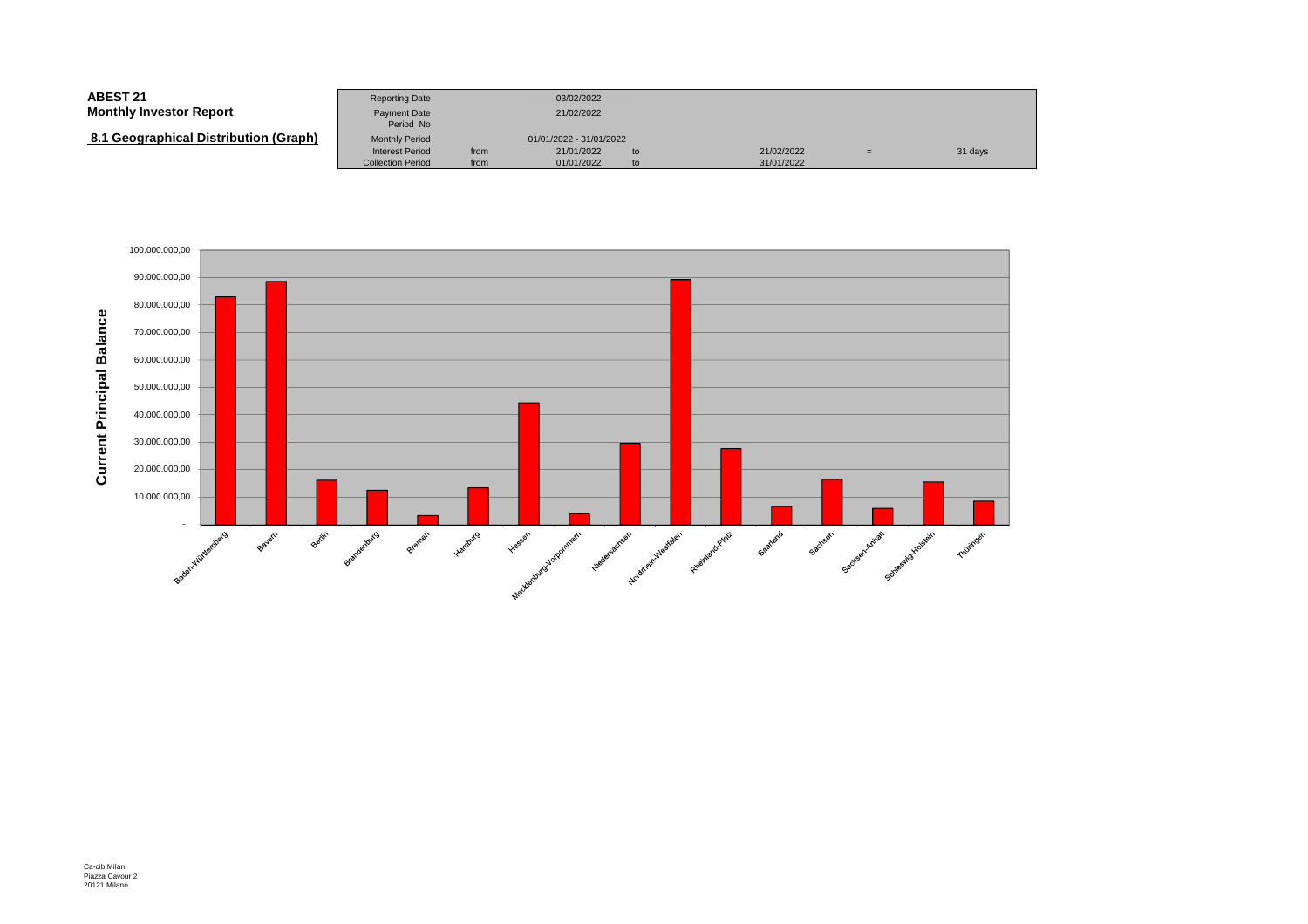| <b>ABEST 21</b>                | <b>Reporting Date</b>     |      | 03/02/2022              |    |            |     |         |
|--------------------------------|---------------------------|------|-------------------------|----|------------|-----|---------|
| <b>Monthly Investor Report</b> | Payment Date<br>Period No |      | 21/02/2022              |    |            |     |         |
| 9. Object Type                 | <b>Monthly Period</b>     |      | 01/01/2022 - 31/01/2022 |    |            |     |         |
|                                | <b>Interest Period</b>    | from | 21/01/2022              | to | 21/02/2022 | $=$ | 31 days |
|                                | <b>Collection Period</b>  | from | 01/01/2022              | to | 31/01/2022 |     |         |

|                    | <b>Balloon Loan</b>      |               |                 |               |  |  |  |  |  |  |  |
|--------------------|--------------------------|---------------|-----------------|---------------|--|--|--|--|--|--|--|
|                    | <b>Current Principal</b> | Percentage of |                 | Percentage of |  |  |  |  |  |  |  |
| <b>Object Type</b> | <b>Balance in EURI</b>   | Balance       | Number of Loans | Loans         |  |  |  |  |  |  |  |
| Car                | 183.026.227.59           | 89.4%         | 10.070          | 89.48%        |  |  |  |  |  |  |  |
| <b>LCV</b>         | 21.644.985.45            | 10.6%         | 1.184           | 10.52%        |  |  |  |  |  |  |  |
| <b>Total</b>       | 204.671.213,04           | 100%          | 11.254          | 100%          |  |  |  |  |  |  |  |

|         |                 |               |             | Leases                   |                |                 |  |  |  |  |
|---------|-----------------|---------------|-------------|--------------------------|----------------|-----------------|--|--|--|--|
| ae ofl  |                 | Percentage of |             | <b>Current Principal</b> | Percentage of  |                 |  |  |  |  |
| ance    | Number of Loans | Loans!        | Object Type | <b>Balance in EURI</b>   | <b>Balance</b> | Number of Loans |  |  |  |  |
| 39,4%   | 10.070          | 89.48%        | <b>Car</b>  | 229.151.060.42           | 88.11%         | 29.480          |  |  |  |  |
| $0.6\%$ | .184            | 10,52%        | LCV         | 30.932.217.46            | 11.89%         | 4.209           |  |  |  |  |
| 100%    | 11.254          | 100%          | Total       | 260.083.277.88           | 100%           | 33.689          |  |  |  |  |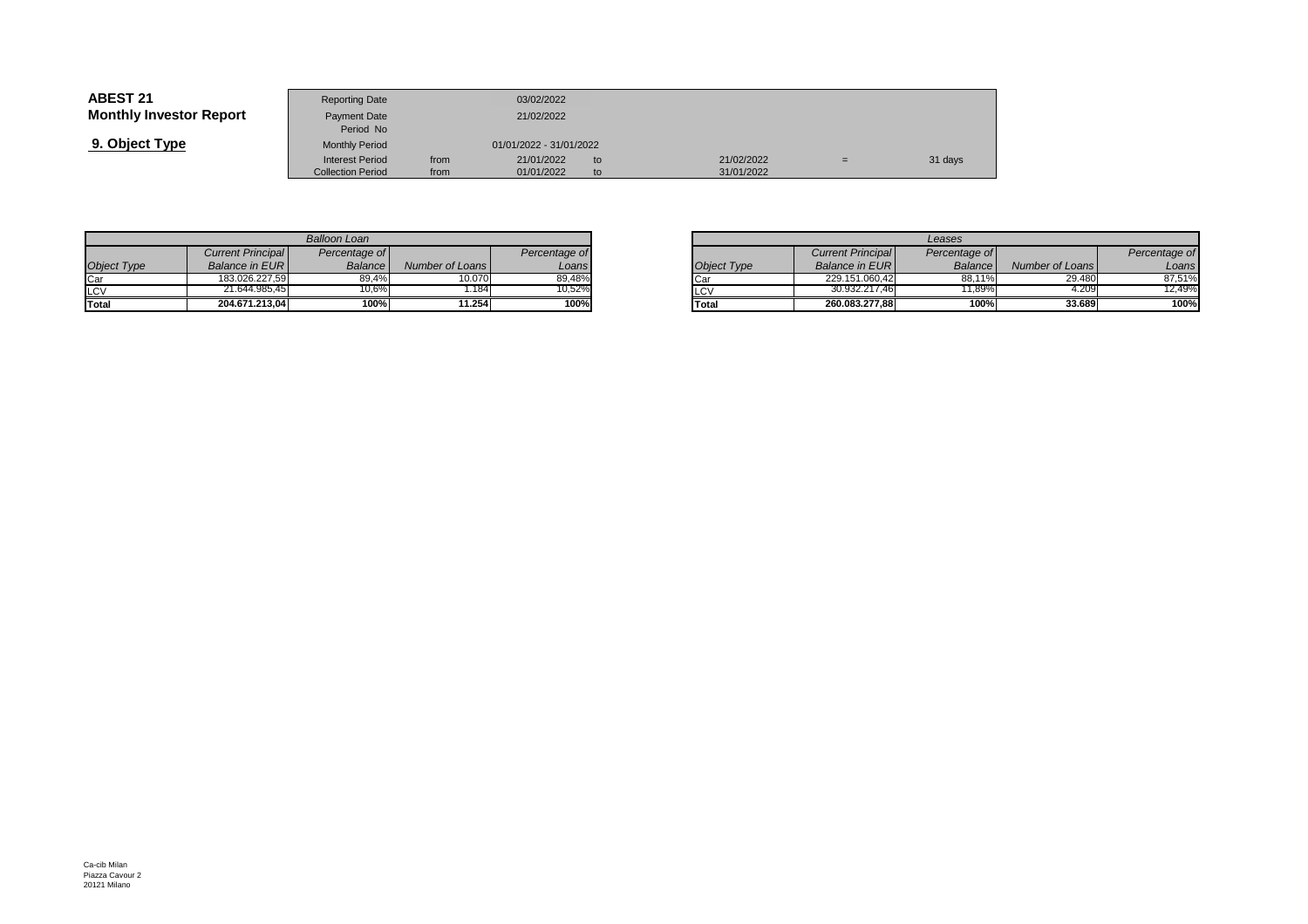| 10. Insurances |  |
|----------------|--|
|----------------|--|

|                 | <b>Reporting Date</b>                              |              | 03/02/2022               |            |                          |     |         |
|-----------------|----------------------------------------------------|--------------|--------------------------|------------|--------------------------|-----|---------|
| Investor Report | Payment Date<br>Period No                          |              | 21/02/2022               |            |                          |     |         |
| <u>rances</u>   | <b>Monthly Period</b>                              |              | 01/01/2022 - 31/01/2022  |            |                          |     |         |
|                 | <b>Interest Period</b><br><b>Collection Period</b> | from<br>from | 21/01/2022<br>01/01/2022 | to.<br>to. | 21/02/2022<br>31/01/2022 | $=$ | 31 days |
|                 |                                                    |              |                          |            |                          |     |         |

| <b>Contract Type</b> | <b>CPI</b>   | GAP          | <b>Current Principal</b><br><b>Balance in EURI</b> | Percentage of<br><b>Balance</b> |
|----------------------|--------------|--------------|----------------------------------------------------|---------------------------------|
| <b>Balloon Loans</b> | 1.520.602.84 | 2.415.830.77 | 204.671.213,04                                     | 1.9%                            |
| Leases               | 0.00         | 0.00         | 260.083.277,88                                     | $0.0\%$                         |
| <b>Total</b>         | 1.520.602.84 | 2.415.830,77 | 464.754.490.92                                     | 0,8%                            |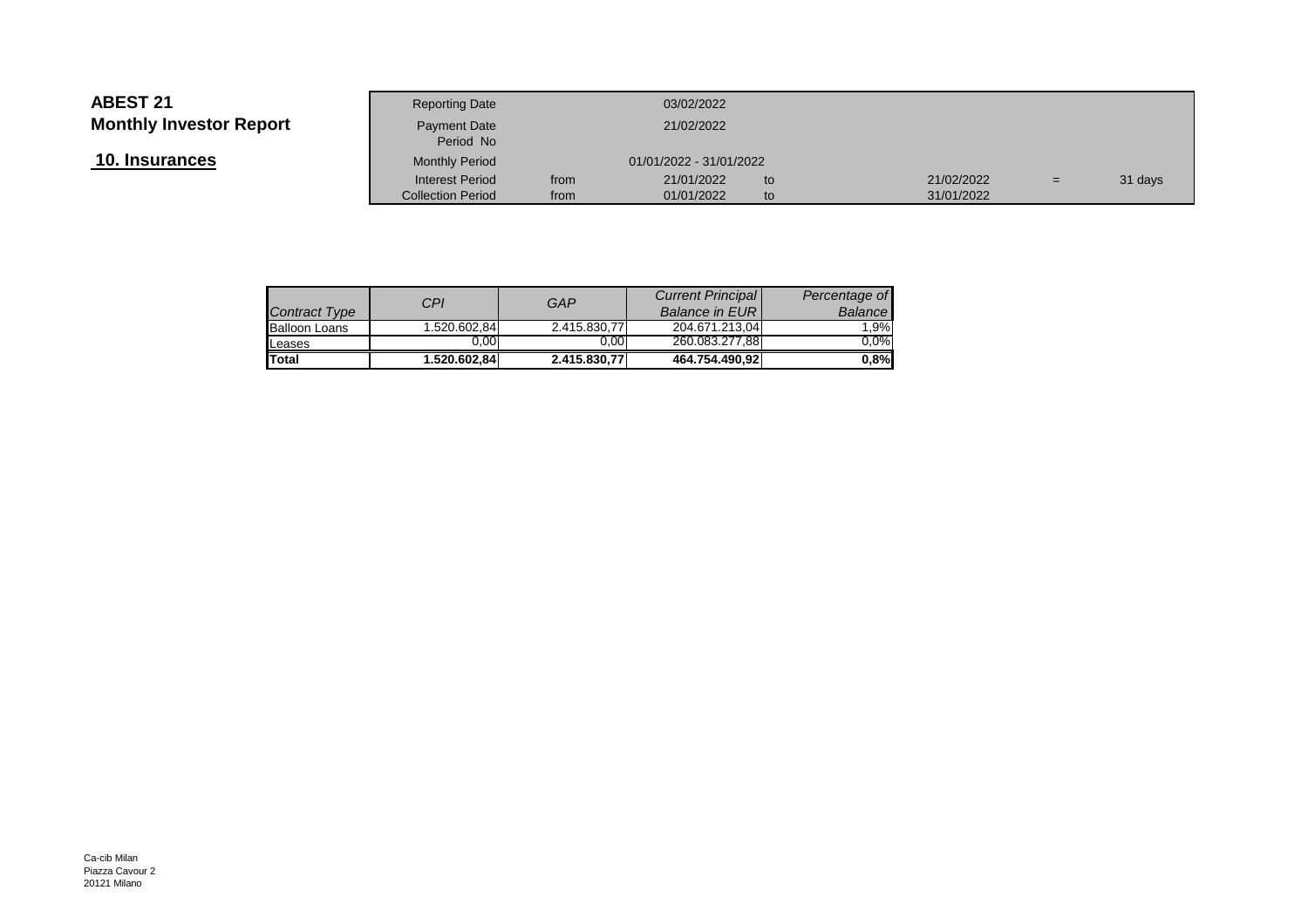| 11. Type of Contract |  |
|----------------------|--|
|----------------------|--|

|                 | <b>Reporting Date</b>     |      | 03/02/2022              |     |            |     |         |
|-----------------|---------------------------|------|-------------------------|-----|------------|-----|---------|
| Investor Report | Payment Date<br>Period No |      | 21/02/2022              |     |            |     |         |
| of Contract     | <b>Monthly Period</b>     |      | 01/01/2022 - 31/01/2022 |     |            |     |         |
|                 | <b>Interest Period</b>    | from | 21/01/2022              | to  | 21/02/2022 | $=$ | 31 days |
|                 | <b>Collection Period</b>  | from | 01/01/2022              | to. | 31/01/2022 |     |         |

|                         |                 | Percentage of Loans in | Loan Principal in | % of Current |
|-------------------------|-----------------|------------------------|-------------------|--------------|
| Loan Type               | Number of Loans | $\%$                   | <b>EUR</b>        | Outstanding  |
| Balloon Loans new cars  | 7.409           | 16.5%                  | 135.791.855       | 29.2%        |
| Balloon Loans used cars | 3.845           | 8.6%                   | 68.879.358        | 14.8%        |
| Leases new cars         | 33.689          | 75.0%                  | 260.083.278       | 56.0%        |
| Total                   | 44.943          | 100%                   | 464.754.490.92    | 100.0%       |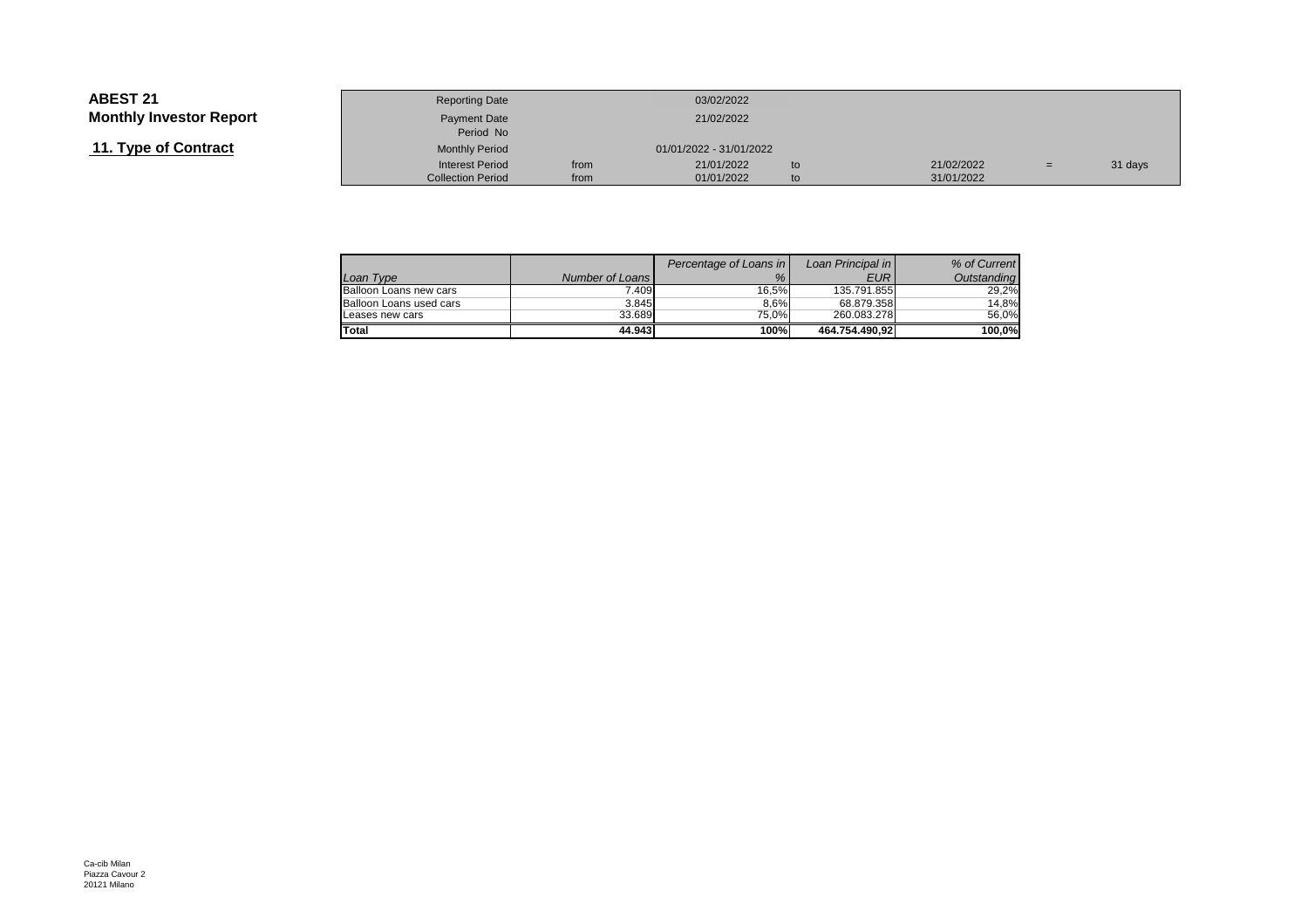| <b>ABEST 21</b>                | <b>Reporting Date</b>     |      | 03/02/2022              |    |            |     |         |
|--------------------------------|---------------------------|------|-------------------------|----|------------|-----|---------|
| <b>Monthly Investor Report</b> | Payment Date<br>Period No |      | 21/02/2022              |    |            |     |         |
| 12. Customer Yield             | <b>Monthly Period</b>     |      | 01/01/2022 - 31/01/2022 |    |            |     |         |
|                                | Interest Period           | from | 21/01/2022              | to | 21/02/2022 | $=$ | 31 days |
|                                | <b>Collection Period</b>  | from | 01/01/2022              | to | 31/01/2022 |     |         |

|                              |                          | <b>Balloon Loan</b> |                 |               |             |                          | Leases        |                 |               |
|------------------------------|--------------------------|---------------------|-----------------|---------------|-------------|--------------------------|---------------|-----------------|---------------|
|                              | <b>Current Principal</b> | Percentage of       |                 | Percentage of |             | <b>Current Principal</b> | Percentage of |                 | Percentage of |
| Yield Range                  | <b>Balance in EURI</b>   | Balance             | Number of Loans | Loans         | Yield Range | <b>Balance in EUR</b>    | Balance       | Number of Loans | Loans         |
| 0 to 1%                      | 34.545.264,46            | 16,88%              | l.445           | 12,84%        | 0 to 3%     | 139.142.731.55           | 53,50%        | 15.172          | 45,04%        |
| 1,01 to 2%                   | 20.031.937,13            | 9,79%               | 896             | 7,96%         | 3,01 to 4%  | 58.637.214,81            | 22,55%        | 9.285           | 27,56%        |
| 2,01 to 3%                   | 56.603.137,89            | 27,66%              | 3.232           | 28,72%        | 4,01 to 5%  | 44.851.353.81            | 17,24%        | 6.605           | 19,61%        |
| 3,01 to 4%                   | 74.076.265,32            | 36,19%              | 4.287           | 38,09%        | 5,01 to 6%  | 12.261.393,28            | 4,71%         | 1.836           | 5,45%         |
| 4,01 to 5%                   | 16.829.609,44            | 8,22%               | l.155           | 10,26%        | 6,01 to 7%  | 4.054.416,53             | 1,56%         | 606             | 1,80%         |
| 5,01 to 6%                   | 2.471.791.24             | 1,21%               | 226             | 2,01%         | 7,01 to 8%  | 1.064.503,12             | 0,41%         | 174             | 0,52%         |
| 6,01 to 7%                   | 111.260,37               | 0,05%               |                 | 0,11%         | 8,01 to 9%  | 71.664,78                | 0,03%         |                 | 0,03%         |
| 7,01 to 8%                   | 1.947,19                 | 0,00%               |                 | 0,01%         | 9,01 to 10% | 0,00                     | 0,00%         |                 | 0,00%         |
| 8,01 to 9%                   | 0,00                     | 0,00%               |                 | 0,00%         | >10%        | 0,00                     | 0,00%         |                 | 0,00%         |
| 9,01 to 10%                  | 0,00                     | 0,00%               |                 | 0,00%         | Total       | 260.083.277,88           | 100%          | 33.689,00       | 100%          |
| $\frac{>10\%}{\text{Total}}$ | 0,00                     | 0,00%               |                 | 0,00%         |             |                          |               |                 |               |
|                              | 204.671.213.04           | 100%                | 11.254,00       | 100%          |             |                          |               |                 |               |

 **in %**2,83

| <b>Balloon Loan</b> |                          |               |                 |               |                    |                       | Leases        |                 |               |
|---------------------|--------------------------|---------------|-----------------|---------------|--------------------|-----------------------|---------------|-----------------|---------------|
|                     | <b>Current Principal</b> | Percentage of |                 | Percentage of |                    | Current Principal     | Percentage of |                 | Percentage of |
| Range               | <b>Balance in EURI</b>   | Balance       | Number of Loans | Loans         | <b>Yield Range</b> | <b>Balance in EUR</b> | Balance       | Number of Loans |               |
|                     | 34.545.264,46            | 16,88%        | 1.445           | 12,84%        | 0 to 3%            | 139.142.731,55        | 53,50%        | 15.172          |               |
| o 2%                | 20.031.937,13            | 9,79%         | 896             | 7,96%         | 3,01 to 4%         | 58.637.214,81         | 22,55%        | 9.285           |               |
| о 3%                | 56.603.137,89            | 27,66%        | 3.232           | 28,72%        | 4,01 to 5%         | 44.851.353,81         | 17,24%        | 6.605           |               |
| o 4%                | 74.076.265,32            | 36,19%        | 4.287           | 38,09%        | 5,01 to 6%         | 12.261.393,28         | 4,71%         | 1.836           |               |
| o 5%                | 16.829.609,44            | 8,22%         | 1.155           | 10,26%        | 6,01 to 7%         | 4.054.416.53          | 1,56%         | 606             |               |
| o 6%                | 2.471.791.24             | 1,21%         | 226             | 2,01%         | 7,01 to 8%         | 1.064.503,12          | 0.41%         | 174             |               |
| o 7%                | 111.260,37               | 0,05%         |                 | 0,11%         | 8,01 to 9%         | 71.664,78             | 0,03%         |                 |               |
| o 8%                | .947.19                  | 0,00%         |                 | 0,01%         | 9,01 to 10%        | 0,00                  | 0,00%         |                 |               |
| o 9%                | $0,\overline{00}$        | 0,00%         |                 | 0,00%         | >10%               | 0,00                  | 0,00%         |                 |               |
| o 10%               | 0,00                     | 0,00%         |                 | 0,00%         | <b>Total</b>       | 260.083.277,88        | 100%          | 33.689,00       |               |
|                     | ---                      | -----         |                 | $    -$       |                    |                       |               |                 |               |

| <b>Statistics</b> | in<br>% |
|-------------------|---------|
| WA Interest       |         |

\* runs from .00 to .99

**Statistics**

WA Interest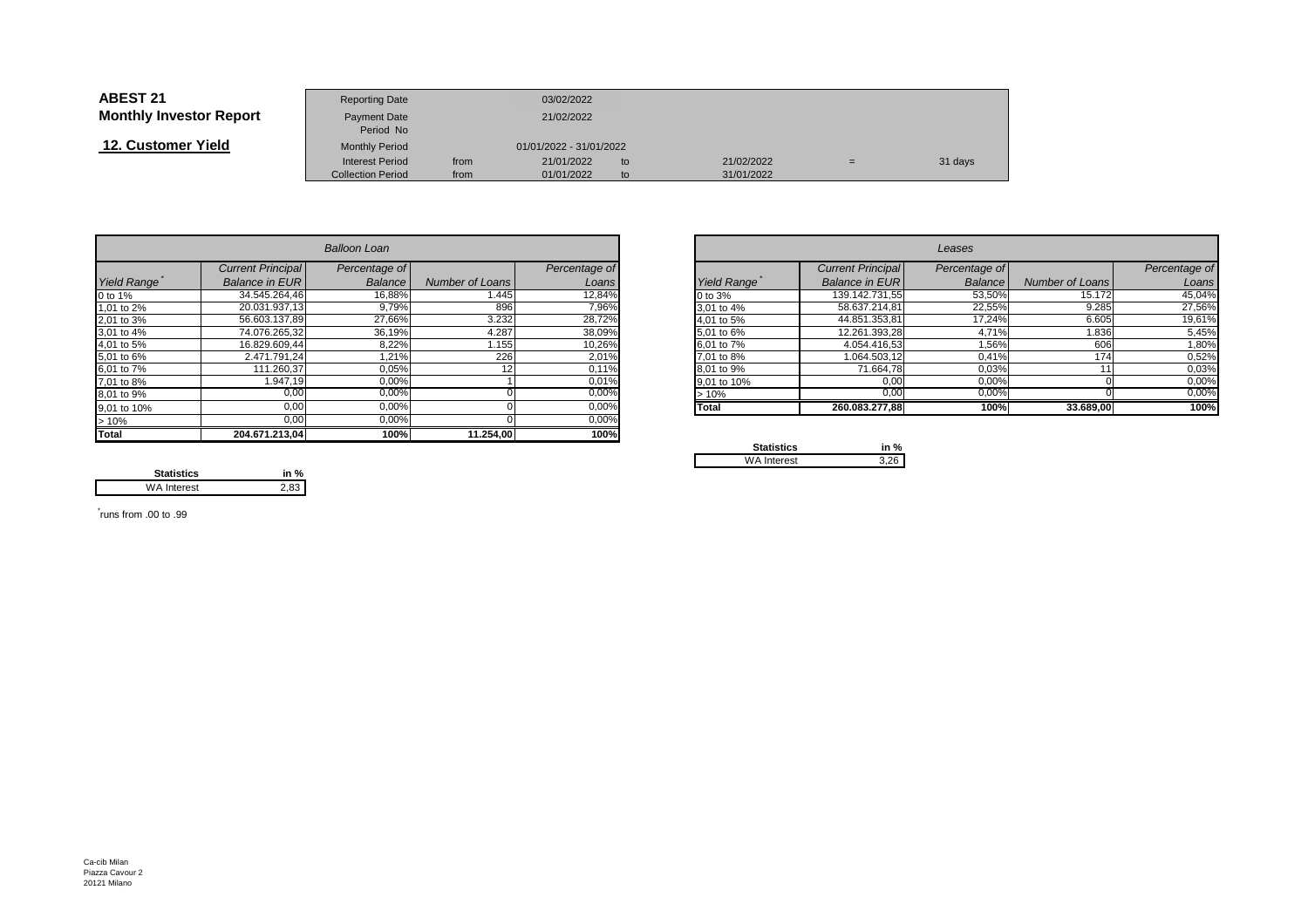| <b>ABEST 21</b>                | <b>Reporting Date</b>    |      | 03/02/2022              |    |            |     |         |
|--------------------------------|--------------------------|------|-------------------------|----|------------|-----|---------|
| <b>Monthly Investor Report</b> | Payment Date             |      | 21/02/2022              |    |            |     |         |
|                                | Period No                |      |                         |    |            |     |         |
| 12.1 Customer Yield (Graph)    | <b>Monthly Period</b>    |      | 01/01/2022 - 31/01/2022 |    |            |     |         |
|                                | <b>Interest Period</b>   | from | 21/01/2022              | to | 21/02/2022 | $=$ | 31 days |
|                                | <b>Collection Period</b> | from | 01/01/2022              | to | 31/01/2022 |     |         |



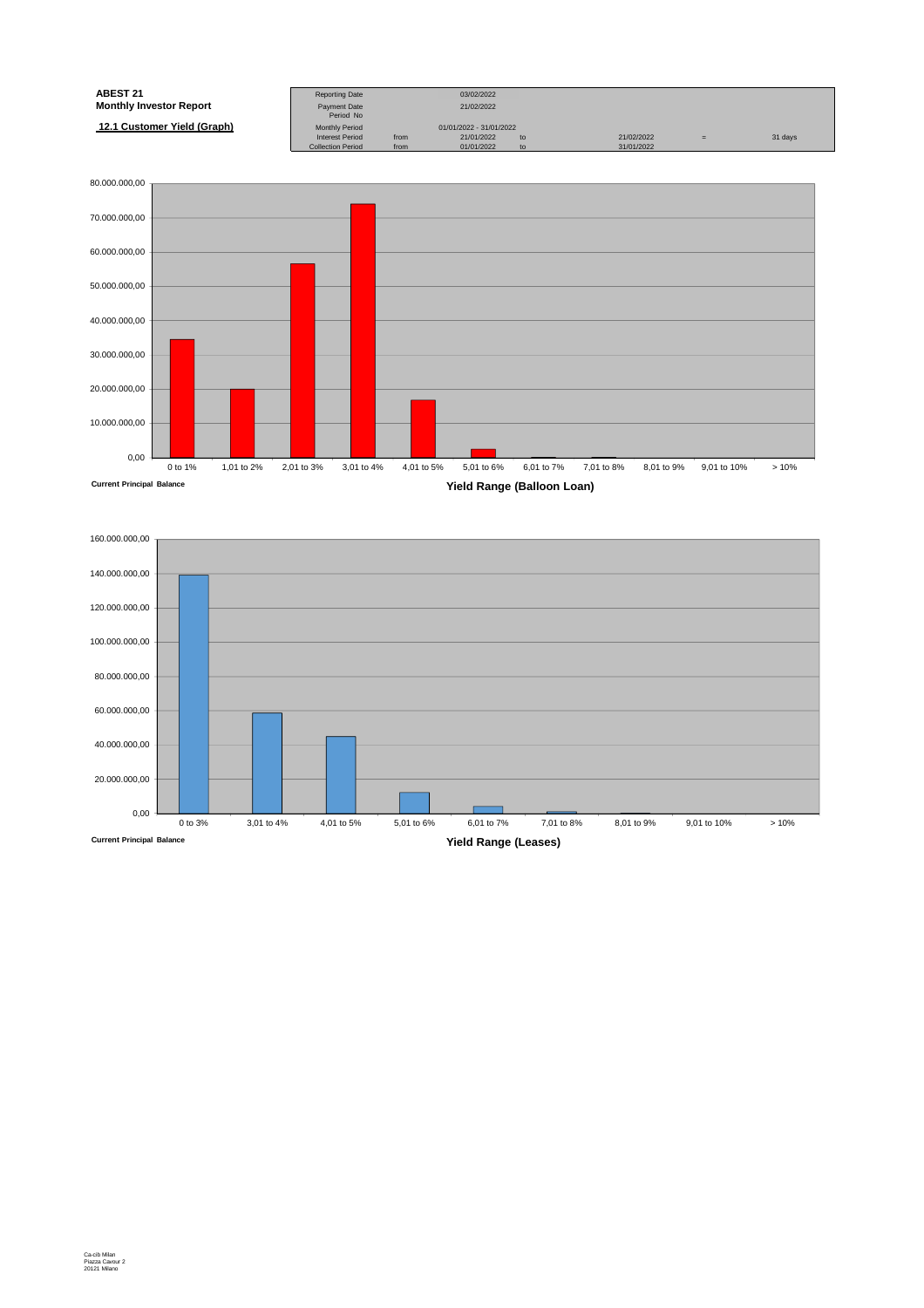| <b>ABEST 21</b>                | <b>Reporting Date</b>            |      | 03/02/2022              |    |            |     |         |
|--------------------------------|----------------------------------|------|-------------------------|----|------------|-----|---------|
| <b>Monthly Investor Report</b> | <b>Payment Date</b><br>Period No |      | 21/02/2022              |    |            |     |         |
| 13. Seasoning                  | <b>Monthly Period</b>            |      | 01/01/2022 - 31/01/2022 |    |            |     |         |
|                                | Interest Period                  | from | 21/01/2022              | to | 21/02/2022 | $=$ | 31 days |
|                                | <b>Collection Period</b>         | from | 01/01/2022              | to | 31/01/2022 |     |         |

|                 |                          | Balloon Loan   |                        |               |
|-----------------|--------------------------|----------------|------------------------|---------------|
| Seasoning in    | <b>Current Principal</b> | Percentage of  |                        | Percentage of |
| <b>Months</b>   | <b>Balance in EUR</b>    | <b>Balance</b> | <b>Number of Loans</b> | Loans         |
| 0 to 6 months   | 29.630.180.58            | 14,48%         | 1.200                  | 10,66%        |
| 7 to 12 months  | 76.439.081.43            | 37,35%         | 3.293                  | 29,26%        |
| 13 to 18 months | 52.112.498.41            | 25,46%         | 2.636                  | 23,42%        |
| 19 to 24 months | 6.877.734.99             | 3,36%          | 326                    | 2,90%         |
| 25 to 30 months | 2.830.281,86             | 1,38%          | 153                    | 1,36%         |
| 31 to 36 months | 679.146,24               | 0,33%          | 41                     | 0,36%         |
| 37 to 42 months | 362.295,44               | 0,18%          | 23                     | 0,20%         |
| 43 to 48 months | 502.881,68               | 0,25%          | 27                     | 0,24%         |
| 49 to 54 months | 11.996.312,33            | 5,86%          | 1.045                  | 9,29%         |
| 55 to 60 months | 11.957.484.77            | 5,84%          | 1.159                  | 10,30%        |
| 61 to 66 months | 5.553.886,31             | 2,71%          | 568                    | 5,05%         |
| 67 to 72 months | 3.260.839.77             | 1,59%          | 398                    | 3,54%         |
| 73 to 78 months | 1.569.429.11             | 0.77%          | 222                    | 1,97%         |
| > 78 months     | 899.160,12               | 0,44%          | 163                    | 1,45%         |
| <b>Total</b>    | 204.671.213.04           | 100,00%        | 11.254                 | 100,00%       |

| n        |                          |               |                 |                          | Leases        |                        |               |
|----------|--------------------------|---------------|-----------------|--------------------------|---------------|------------------------|---------------|
| qe of    |                          | Percentage of | Seasoning in    | <b>Current Principal</b> | Percentage of |                        | Percentage of |
| ance     | Number of Loans          | Loans         | <b>Months</b>   | <b>Balance in EURI</b>   | Balance       | <b>Number of Loans</b> | Loans         |
| l,48%    | .200                     | 10,66%        | 0 to 6 months   | 45.647.858.87            | 17.55%        | 3.751                  | 11,13%        |
| 7,35%    | 3.293                    | 29,26%        | 7 to 12 months  | 59.448.322.28            | 22,86%        | 5.451                  | 16,18%        |
| 5,46%    | 2.636                    | 23,42%        | 13 to 18 months | 48.766.684.32            | 18,75%        | 5.061                  | 15,02%        |
| 3,36%    | 326                      | 2,90%         | 19 to 24 months | 40.804.112,72            | 15,69%        | 5.248                  | 15,58%        |
| ,38%     | 153                      | .36%          | 25 to 30 months | 35.028.166,56            | 13,47%        | 6.072                  | 18,02%        |
| $,33\%$  | 41                       | 0,36%         | 31 to 36 months | 19.972.352,36            | 7,68%         | 4.805                  | 14,26%        |
| 18%      | 23                       | 0,20%         | 37 to 42 months | 6.933.323,15             | 2,67%         | 1.649                  | 4,89%         |
| ),25%    | 27                       | 0,24%         | 43 to 60 months | 3.482.457,62             | 1,34%         | .652                   | 4,90%         |
| $5,86\%$ | .045                     | 9,29%         | <b>Total</b>    | 260.083.277,88           | 100,00%       | 33.689                 | 100,00%       |
| .0101    | $\overline{\phantom{a}}$ | 10.0001       |                 |                          |               |                        |               |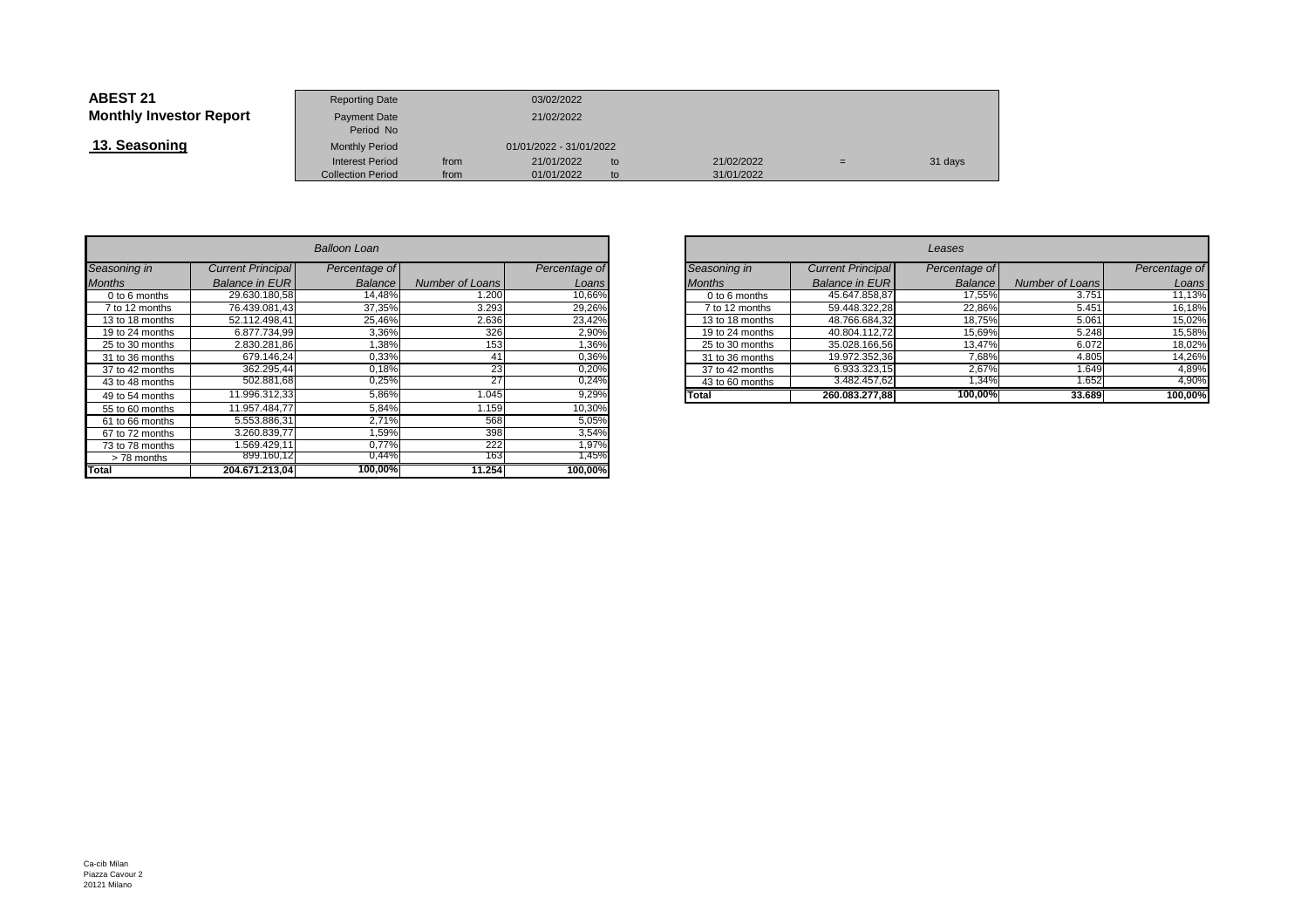

0,00

0 to 6 months

7 to 12 months

 $7$  to 12 months

13 to 18 months

13 to 18 months

19 to 24 months

**Seasoning in Months (Leases)**<br>Seasoning in Months (Leases)

25 to 30 months

31 to 36 months

31 to 36 months

37 to 42 months

37 to 42 months

43 to 60 months

43 to 60 months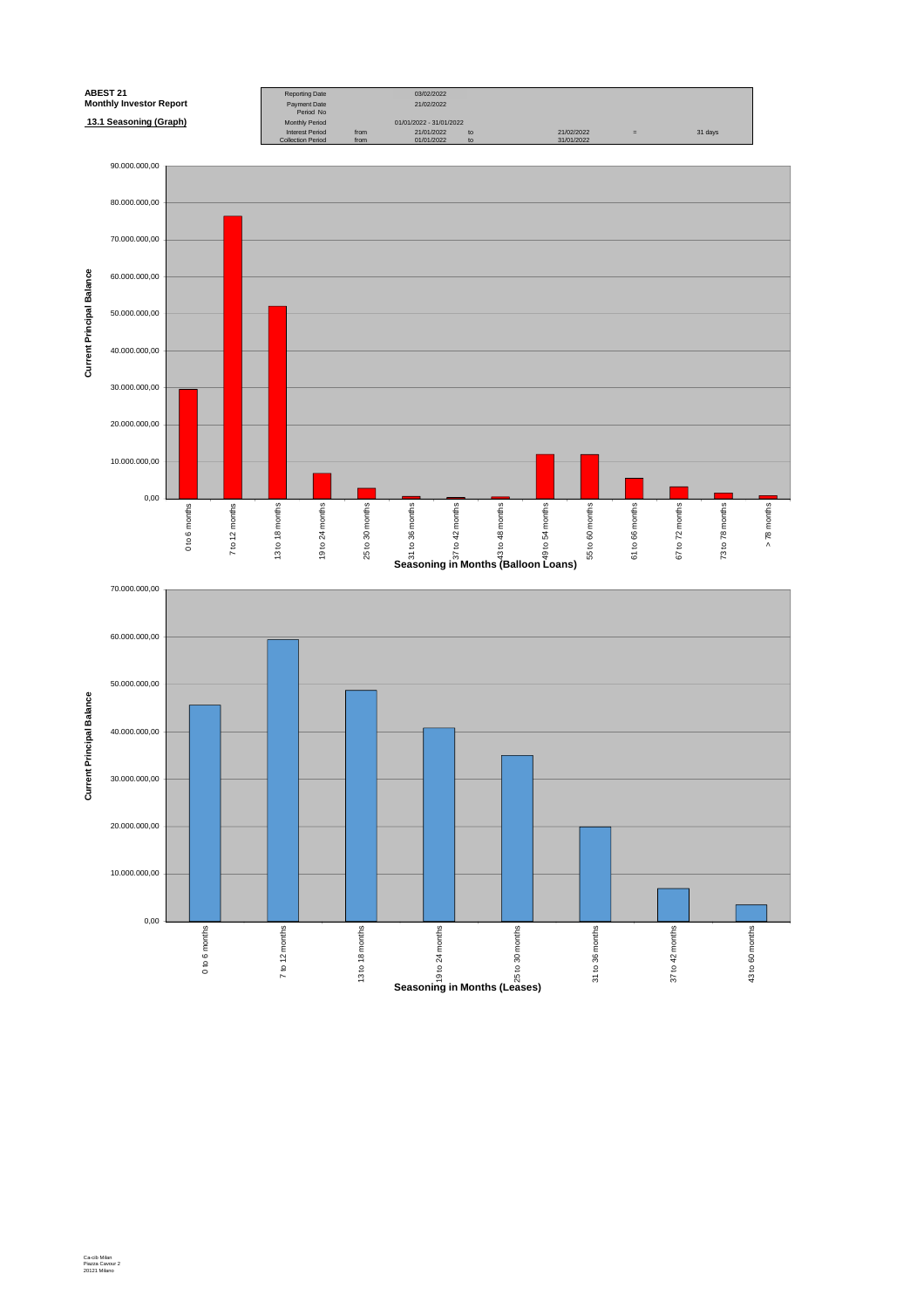| <b>ABEST 21</b>                | <b>Reporting Date</b>            |      | 03/02/2022              |    |            |     |         |
|--------------------------------|----------------------------------|------|-------------------------|----|------------|-----|---------|
| <b>Monthly Investor Report</b> | <b>Payment Date</b><br>Period No |      | 21/02/2022              |    |            |     |         |
| 14. Remaining Term             | <b>Monthly Period</b>            |      | 01/01/2022 - 31/01/2022 |    |            |     |         |
|                                | <b>Interest Period</b>           | from | 21/01/2022              | to | 21/02/2022 | $=$ | 31 days |
|                                | <b>Collection Period</b>         | from | 01/01/2022              | to | 31/01/2022 |     |         |

|                          |                          | <b>Balloon Loan</b> |                        |               |
|--------------------------|--------------------------|---------------------|------------------------|---------------|
| <b>Remaining Term in</b> | <b>Current Principal</b> | Percentage of       |                        | Percentage of |
| <b>Months</b>            | <b>Balance in EUR</b>    | <b>Balance</b>      | <b>Number of Loans</b> | Loans         |
| 0 to 6 months            | 8.268.319.68             | 4.04%               | 1.200                  | 10,66%        |
| 7 to 12 months           | 8.728.774,67             | 4,26%               | 3.293                  | 29,26%        |
| 13 to 18 months          | 7.402.701.36             | 3,62%               | 2.636                  | 23,42%        |
| 19 to 24 months          | 13.234.212.84            | 6,47%               | 326                    | 2,90%         |
| 25 to 30 months          | 15.802.763,66            | 7,72%               | 153                    | 1,36%         |
| 31 to 36 months          | 32.261.002.16            | 15,76%              | 41                     | 0,36%         |
| 37 to 42 months          | 32.417.310,33            | 15,84%              | 23                     | 0,20%         |
| 43 to 48 months          | 22.075.320.84            | 10,79%              | 27                     | 0,24%         |
| 49 to 54 months          | 19.186.824,49            | 9,37%               | 1.045                  | 9,29%         |
| 55 to 60 months          | 13.517.510,48            | 6,60%               | 1.159                  | 10,30%        |
| 61 to 66 months          | 15.079.638,57            | 7,37%               | 568                    | 5,05%         |
| 67 to 72 months          | 7.408.461,42             | 3,62%               | 398                    | 3,54%         |
| 73 to 78 months          | 5.942.075,44             | 2,90%               | 222                    | 1,97%         |
| > 78 months              | 3.346.297,10             | 1,63%               | 163                    | 1,45%         |
| <b>Total</b>             | 204.671.213.04           | 100,00%             | 11.254                 | 100.00%       |

| n     |                 |               |               |                   |                          | Leases        |                 |               |
|-------|-----------------|---------------|---------------|-------------------|--------------------------|---------------|-----------------|---------------|
| ge of |                 | Percentage of |               | Remaining Term in | <b>Current Principal</b> | Percentage of |                 | Percentage of |
| ance  | Number of Loans | Loans         | <b>Months</b> |                   | <b>Balance in EUR</b>    | Balance       | Number of Loans | Loans         |
| 4,04% | .200            | 10,66%        |               | 0 to 6 months     | 7.946.401.94             | 3,06%         | 4.555           | 13,52%        |
| ,26%  | 3.293           | 29,26%        |               | 7 to 12 months    | 20.606.318.62            | 7.92%         | 5.143           | 15,27%        |
| 3,62% | 2.636           | 23,42%        |               | 13 to 18 months   | 33.710.738,44            | 12,96%        | 5.449           | 16,17%        |
| 6,47% | 326             | 2,90%         |               | 19 to 24 months   | 41.586.675.21            | 15,99%        | 5.020           | 14,90%        |
| ,72%  | 153             | 1,36%         |               | 25 to 30 months   | 46.440.283.01            | 17,86%        | 4.550           | 13,51%        |
| 5,76% | 41              | 0,36%         |               | 31 to 36 months   | 41.828.108,49            | 16,08%        | 3.838           | 11,39%        |
| 5,84% | 23              | 0,20%         |               | 37 to 42 months   | 33.147.722.87            | 12,75%        | 2.722           | 8,08%         |
| ,79%  | 27              | 0,24%         |               | 43 to 48 months   | 25.029.766.25            | 9,62%         | 1.859           | 5,52%         |
| ,37%  | .045            | 9,29%         |               | 49 to 54 months   | 6.059.622.10             | 2,33%         | 357             | 1,06%         |
| ,60%  | .159            | 10,30%        |               | 55 to 60 months   | 3.727.640,95             | ,43%          | 196             | 0,58%         |
| 7,37% | 568             | 5,05%         | Total         |                   | 260.083.277.88           | 100,00%       | 33.689          | 100,00%       |
| 0.001 | 000             | 0.540/        |               |                   |                          |               |                 |               |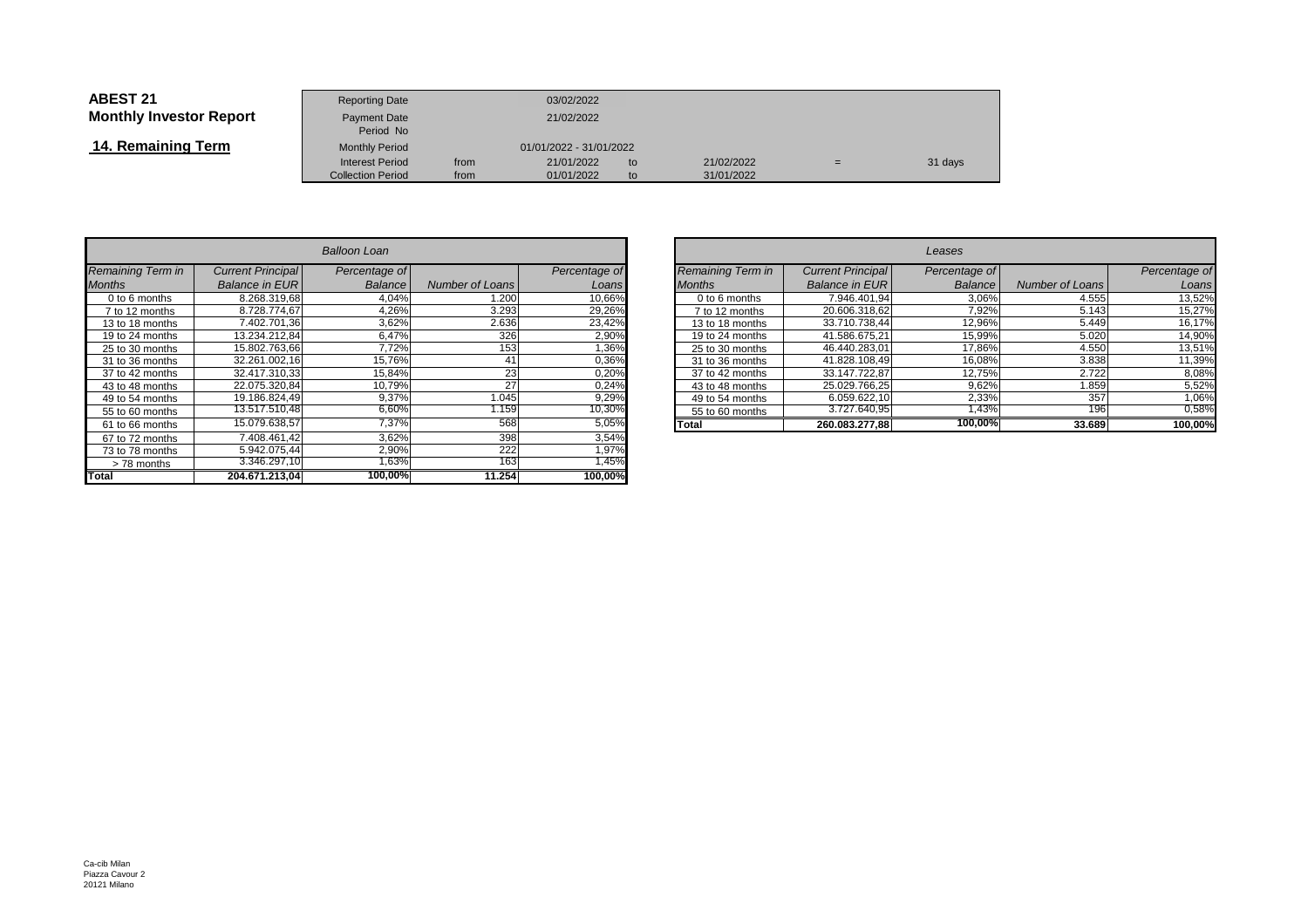

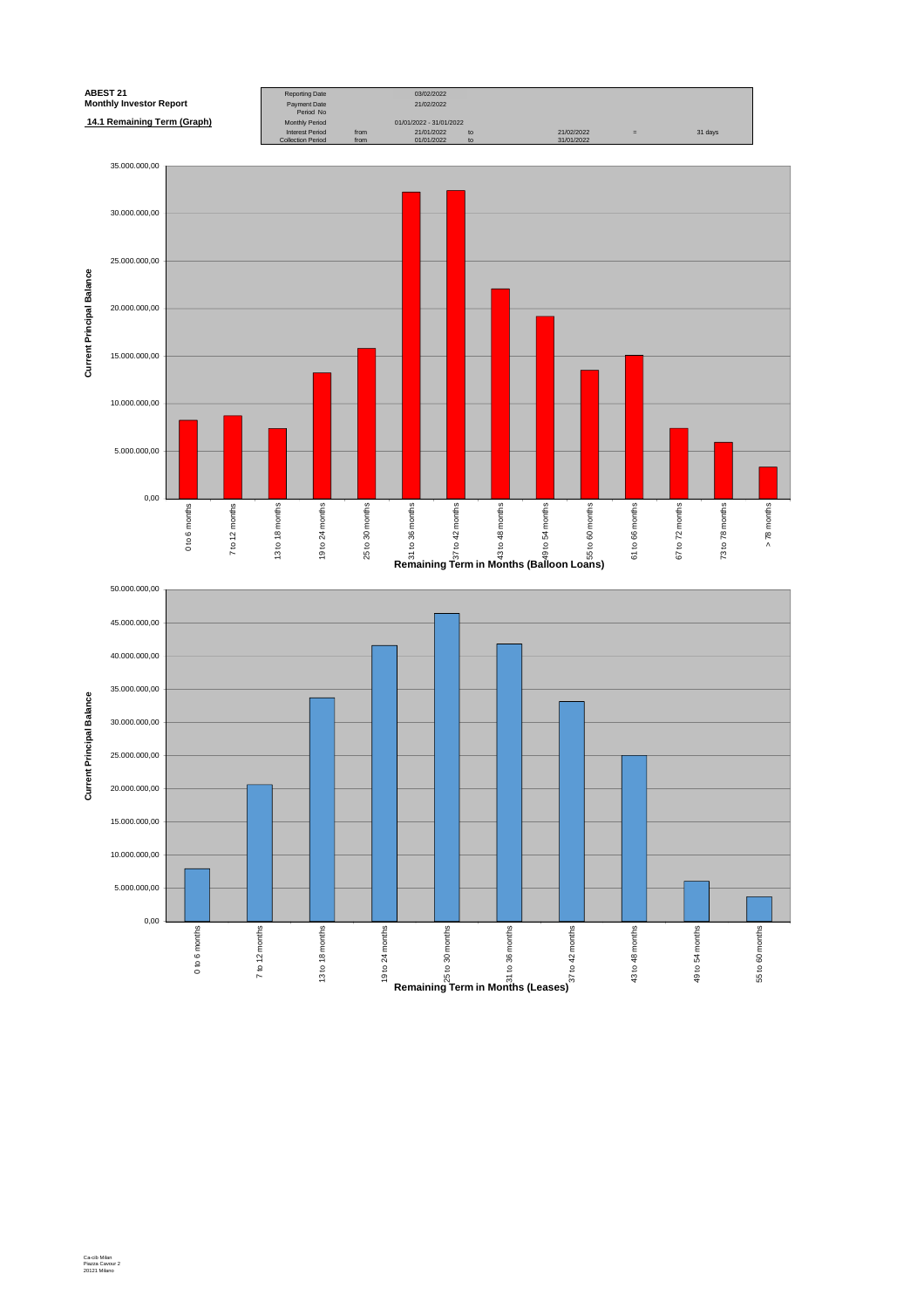| <b>ABEST 21</b>                | <b>Reporting Date</b>     |      | 03/02/2022              |    |            |     |         |
|--------------------------------|---------------------------|------|-------------------------|----|------------|-----|---------|
| <b>Monthly Investor Report</b> | Payment Date<br>Period No |      | 21/02/2022              |    |            |     |         |
| 15. Original Term              | <b>Monthly Period</b>     |      | 01/01/2022 - 31/01/2022 |    |            |     |         |
|                                | <b>Interest Period</b>    | from | 21/01/2022              | to | 21/02/2022 | $=$ | 31 days |
|                                | <b>Collection Period</b>  | from | 01/01/2022              | to | 31/01/2022 |     |         |

|                          |                          | <b>Balloon Loan</b> |                        |               |                         |
|--------------------------|--------------------------|---------------------|------------------------|---------------|-------------------------|
| <b>Remaining Term in</b> | <b>Current Principal</b> | Percentage of       |                        | Percentage of | Remaining Term in       |
| <b>Months</b>            | <b>Balance in EUR</b>    | Balance             | <b>Number of Loans</b> | Loans         | <b>Months</b>           |
| 0 to 6 months            | 0.00                     | $0.00\%$            |                        | $0.00\%$      | 0 to 6 months           |
| 7 to 12 months           | 175.305.99               | 0.09%               | 20                     | 0.18%         | 7 to 12 months          |
| 13 to 18 months          | 428.520.87               | 0,21%               | 25                     | 0,22%         | 13 to 18 months         |
| 19 to 24 months          | 2.564.738.32             | 1.25%               | 170                    | 1,51%         | 19 to 24 months         |
| 25 to 30 months          | 383.998.07               | 0,19%               | 24                     | 0,21%         | 25 to 30 months         |
| 31 to 36 months          | 18.034.041.34            | 8,81%               | 856                    | 7,61%         | 31 to 36 months         |
| 37 to 42 months          | 656.802.10               | 0,32%               | 33                     | 0,29%         | 37 to 42 months         |
| 43 to 48 months          | 67.576.581.99            | 33.02%              | 3.246                  | 28,84%        | 43 to 48 months         |
| 49 to 54 months          | 1.009.756.40             | 0,49%               | 39                     | 0,35%         | 49 to 54 months         |
| 55 to 60 months          | 47.116.274,64            | 23,02%              | 2.559                  | 22,74%        | 55 to 60 months         |
| 61 to 66 months          | 1.224.447.31             | 0.60%               | 84                     | 0,75%         | Total                   |
| 67 to 72 months          | 19.358.834.73            | 9.46%               | 1.111                  | 9,87%         |                         |
| 73 to 78 months          | 1.658.706.50             | 0,81%               | 101                    | 0,90%         |                         |
| >78 months               | 44.483.204,78            | 21,73%              | 2.986                  | 26,53%        | <b>Statistics</b>       |
| <b>Total</b>             | 204.671.213.04           | 100,00%             | 11.254                 | 100,00%       | <b>WA Original Term</b> |

| n               |                 |               |                   |                          | Leases         |                        |               |
|-----------------|-----------------|---------------|-------------------|--------------------------|----------------|------------------------|---------------|
| ge of           |                 | Percentage of | Remaining Term in | <b>Current Principal</b> | Percentage of  |                        | Percentage of |
| ance            | Number of Loans | Loans         | <b>Months</b>     | <b>Balance in EUR</b>    | <b>Balance</b> | <b>Number of Loans</b> | Loans         |
| ,00%            |                 | 0,00%         | 0 to 6 months     | 0,00                     | 0,00%          |                        | 0,00%         |
| ,09%            | 20 <sub>1</sub> | 0,18%         | to 12 months      | 0,00                     | 0,00%          |                        | 0,00%         |
| ,21%            | 25              | 0,22%         | 13 to 18 months   | 350.998,76               | 0,13%          | 461                    | 1,37%         |
| ,25%            | 170             | 1,51%         | 19 to 24 months   | 1.752.614,95             | 0,67%          | 652                    | 1,94%         |
| ,19%            | 24              | 0,21%         | 25 to 30 months   | 334.872,44               | 0,13%          | 59                     | 0,18%         |
| 3,81%           | 856             | 7,61%         | 31 to 36 months   | 89.585.057,83            | 34,44%         | 13.315                 | 39,52%        |
| ,32%            | 33              | 0,29%         | 37 to 42 months   | 2.797.440.95             | 1,08%          | 245                    | 0,73%         |
| ,02%            | 3.246           | 28,84%        | 43 to 48 months   | 134.925.695.97           | 51,88%         | 16.433                 | 48,78%        |
| ,49%            | 39              | 0,35%         | 49 to 54 months   | 1.483.706.16             | 0,57%          | 142                    | 0,42%         |
| 3,02%           | 2.559           | 22,74%        | 55 to 60 months   | 28.852.890,82            | 11,09%         | 2.382                  | 7,07%         |
| ,60%            | 84              | 0,75%         | Total             | 260.083.277.88           | 100,00%        | 33.689                 | 100,00%       |
| 10 <sup>1</sup> | .               | 0.0701        |                   |                          |                |                        |               |

| .<br>℅ | <b>Statistics</b>       |  |
|--------|-------------------------|--|
| ℅      | <b>WA Original Term</b> |  |
|        |                         |  |

| <b>Statistics</b>       |       |
|-------------------------|-------|
| <b>WA Original Term</b> | 59.71 |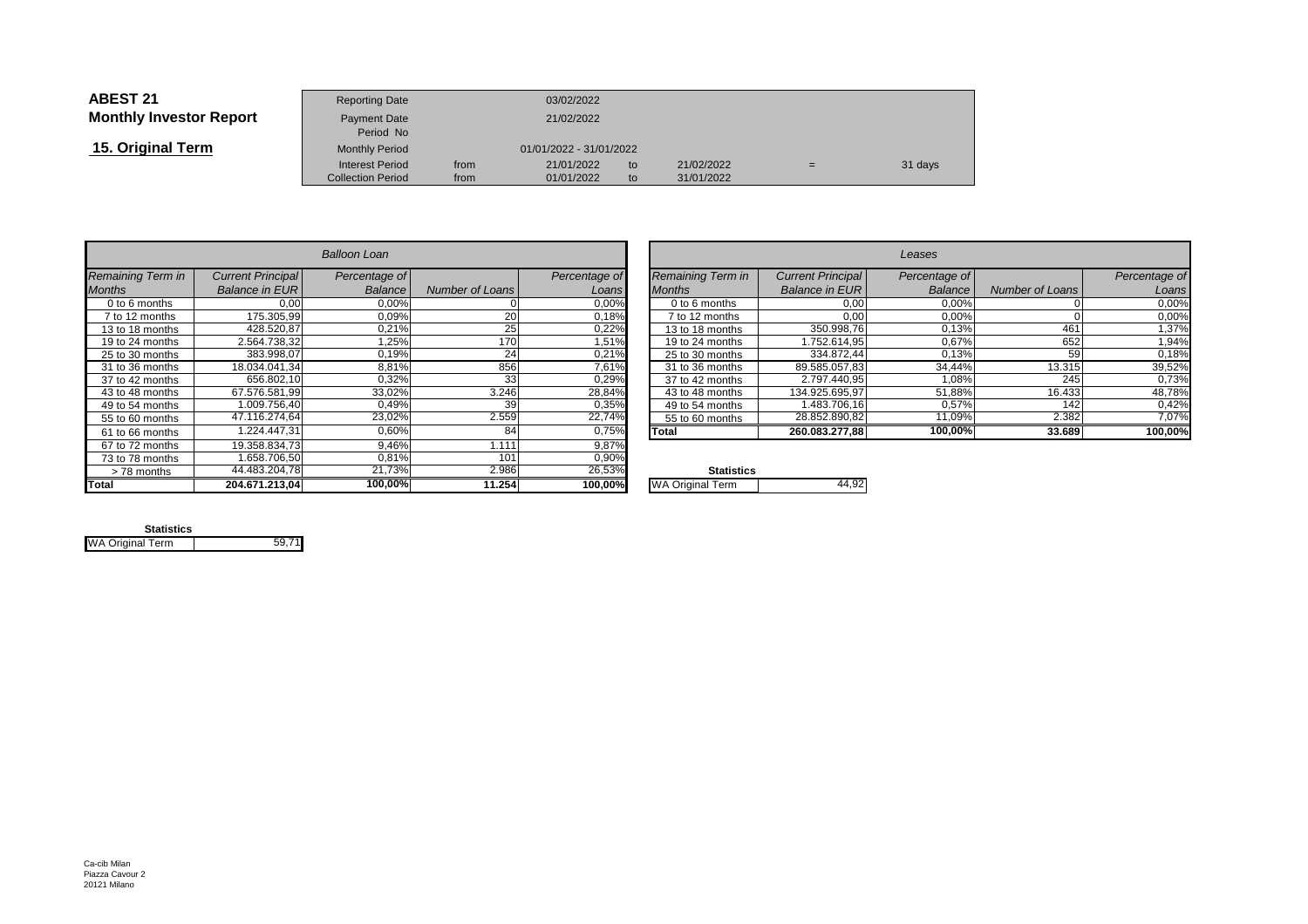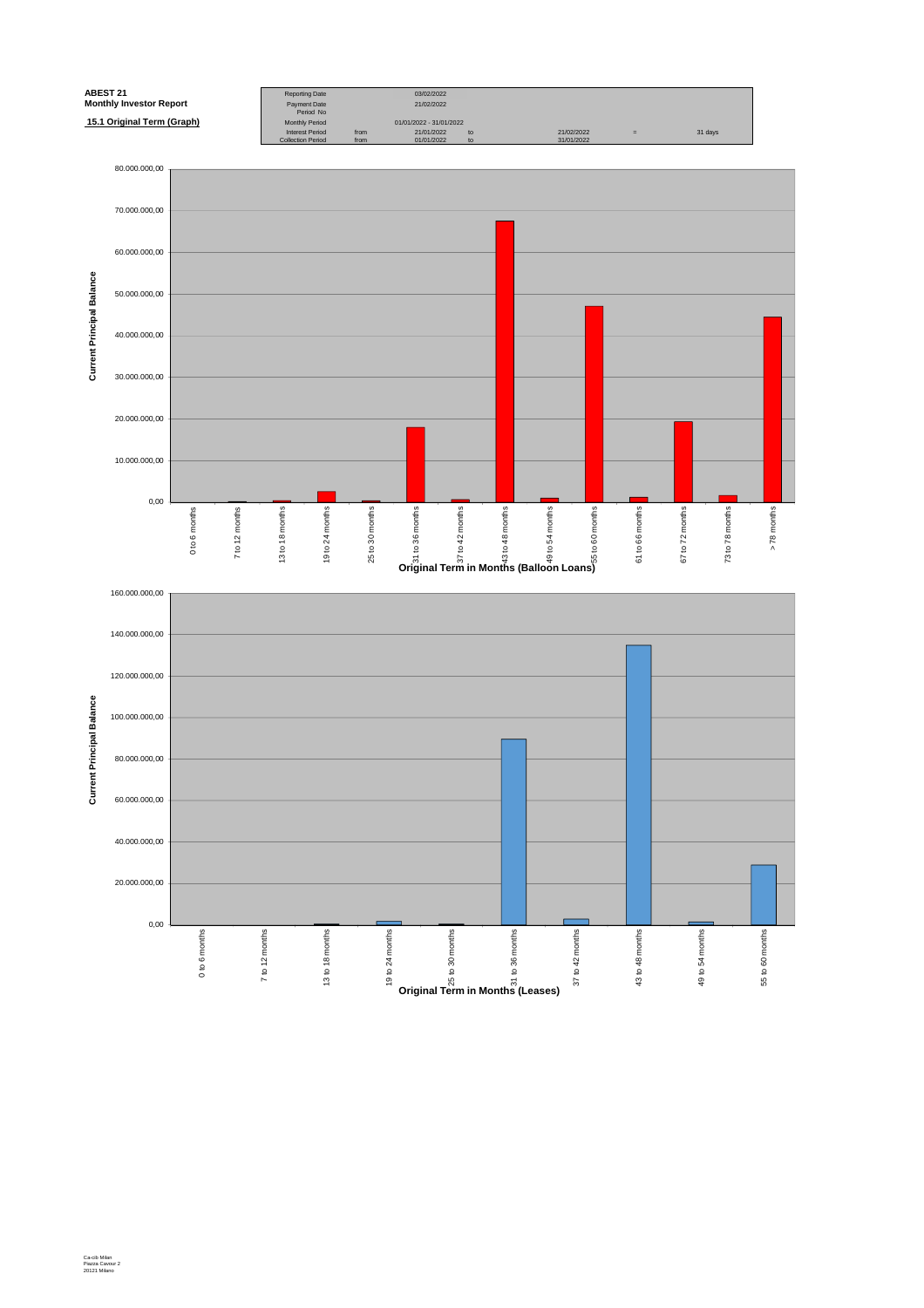| <b>ABEST 21</b>                | <b>Reporting Date</b>                              |              | 03/02/2022               |          |                          |     |         |
|--------------------------------|----------------------------------------------------|--------------|--------------------------|----------|--------------------------|-----|---------|
| <b>Monthly Investor Report</b> | Payment Date<br>Period No                          |              | 21/02/2022               |          |                          |     |         |
| 16. Manufacturer               | <b>Monthly Period</b>                              |              | 01/01/2022 - 31/01/2022  |          |                          |     |         |
|                                | <b>Interest Period</b><br><b>Collection Period</b> | from<br>from | 21/01/2022<br>01/01/2022 | to<br>to | 21/02/2022<br>31/01/2022 | $=$ | 31 days |

|              | <b>Current Principal</b> | Percentage of |                        | Percentage of |
|--------------|--------------------------|---------------|------------------------|---------------|
| Manufacturer | <b>Balance in EUR</b>    | Balance       | <b>Number of Loans</b> | Loans         |
| Alfa Romeo   | 22.763.525.48            | 4,90%         | 1.817                  | 4,04%         |
| Chrysler     | 0.00                     | 0,00%         |                        | 0,00%         |
| Dodge        | 55.571.69                | 0,01%         |                        | 0,00%         |
| Fiat         | 136.400.059.15           | 29,35%        | 18.524                 | 41,22%        |
| Jaquar       | 59.938.442.51            | 12,90%        | 6.154                  | 13,69%        |
| Jeep         | 62.927.110.32            | 13,54%        | 4.850                  | 10,79%        |
| Lancia       | 57.077.98                | 0.01%         | 9                      | 0,02%         |
| LandRover    | 158.246.458,87           | 34,05%        | 12.157                 | 27,05%        |
| Maserati     | 6.804.735.40             | 1,46%         | 262                    | 0,58%         |
| Others       | 17.561.509.52            | 3.78%         | 1.168                  | 2,60%         |
|              | 464.754.490,92           | 100.00%       | 44.943.00              | 100.00%       |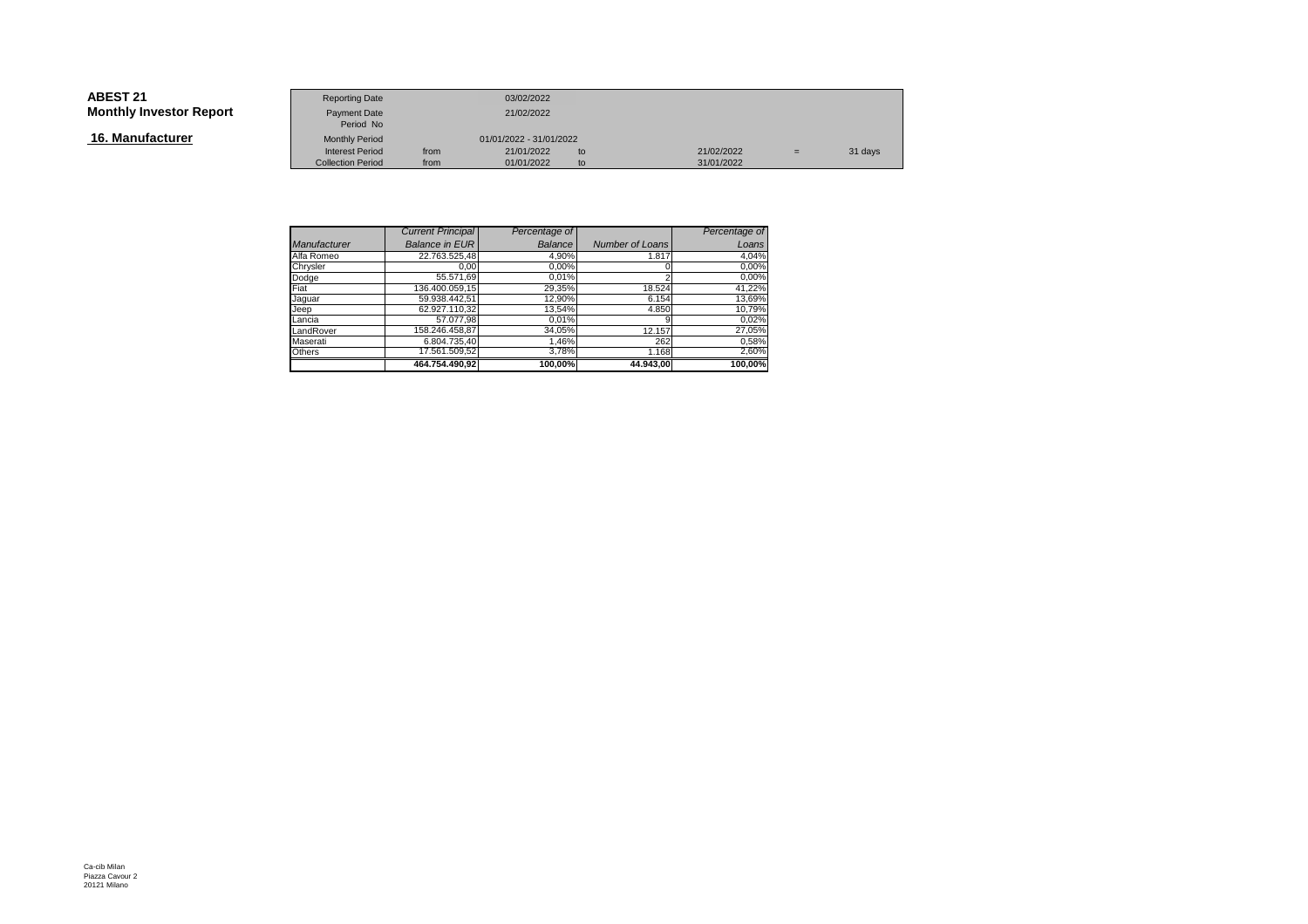### **17. Priority of Payments**

|                 | <b>Reporting Date</b>                              |              | 03/02/2022               |                                            |  |
|-----------------|----------------------------------------------------|--------------|--------------------------|--------------------------------------------|--|
| Investor Report | Payment Date<br>Period No                          |              | 21/02/2022               |                                            |  |
| ity of Payments | <b>Monthly Period</b>                              |              | 01/01/2022 - 31/01/2022  |                                            |  |
|                 | <b>Interest Period</b><br><b>Collection Period</b> | from<br>from | 21/01/2022<br>01/01/2022 | to $21/02/2022 = 31$ days<br>to 31/01/2022 |  |
|                 |                                                    |              |                          |                                            |  |

**Payment**

## **Priority of Payments during the Revolging Period**

| Available Distribution Amount                                                                                                                                                                  |   | 21.751.479.27 |
|------------------------------------------------------------------------------------------------------------------------------------------------------------------------------------------------|---|---------------|
| 1. Payable Expenses                                                                                                                                                                            |   | 28.739.50     |
| 2. To credit into Expenses Account the Witholding Amount                                                                                                                                       |   |               |
| 3. Remuneration to the Trustee                                                                                                                                                                 |   |               |
| 4. Remuneration to the Account Bank, the Calculation Agent, the Data Trustee, the Principal<br>Paying Agent, the Corporate Servicer, the Servicer, the Back-Up Servicer Facilitator, the Back- |   |               |
| Up Servicer (once appointed) and any other invoiced costs                                                                                                                                      |   | 11.106,56     |
| 5. to pay pari passu and pro rata to the Swap Counterparty                                                                                                                                     |   | 53.561.11     |
| 6. Interest on Class A                                                                                                                                                                         |   | 47.188.89     |
| 7. Interest on Class B                                                                                                                                                                         | ۰ | 11.586.25     |
| 8. Interest on Class C                                                                                                                                                                         | ٠ | 21.743.06     |
| 9. Interest on Class D                                                                                                                                                                         |   | 26.427.50     |
| 10. Interest on Class E                                                                                                                                                                        |   | 38.276.39     |
| 11. Required Reserved Amoount on the Reserve Account                                                                                                                                           |   |               |
| 12. Purchase Price of Additional Portfolio                                                                                                                                                     |   | 19.435.174.86 |
| 13. To credit the Replenishment Amount to the Replenishment Account                                                                                                                            |   | 10.334.22     |
| 14. To pay any amount due and payable to the Swap Counterparties resulting from an Event of                                                                                                    |   |               |
| Default                                                                                                                                                                                        |   |               |
| 15. To pay to Originator and to Servicer any amount due and payable not already paid                                                                                                           |   |               |
| 16. Interest on Class M                                                                                                                                                                        |   | 97.951,39     |
| 17. to pay the Final Excess Spread (if any) to the Class M Noteholder                                                                                                                          |   | 1.969.389.54  |

| Priority of Payments during the Amoritisation Period                                                                                                                                                                                                        |     | Payment |
|-------------------------------------------------------------------------------------------------------------------------------------------------------------------------------------------------------------------------------------------------------------|-----|---------|
| Available Distribution Amount                                                                                                                                                                                                                               | $+$ |         |
| 1. Payable Expenses<br>2. To credit into Expesens Account the Witholding Amount                                                                                                                                                                             |     |         |
| 3. Remuneration to the Trustee (including costs and expenses)                                                                                                                                                                                               |     |         |
| 4. Remuneration to the Account Bank, the Calculation Agent, the Data Trustee, the Principal<br>Paying Agent, the Corporate Servicer, the Servicer, the Back-Up Servicer Facilitator, the Back-<br>Up Servicer (once appointed) and any other invoiced costs |     |         |
| 5. to pay pari passu and pro rata to the Swap Counterparty                                                                                                                                                                                                  |     |         |
| 6. Class A Interest Amount                                                                                                                                                                                                                                  |     |         |
| 7. Class B Interest Amount                                                                                                                                                                                                                                  |     |         |
| 8. Class C Interest Amount                                                                                                                                                                                                                                  |     |         |
| 9. Class D Interest Amount                                                                                                                                                                                                                                  |     |         |
| 10. Class E Interest Amount                                                                                                                                                                                                                                 |     |         |
| 11. to credit to the Reserve Account the Required Reserve Amount                                                                                                                                                                                            |     |         |
| 12. to pay pari passu and pro rata, the Class A Redemption Amount                                                                                                                                                                                           |     |         |
| 13. to pay pari passu and pro rata, the Class B Redemption Amount (provided that Class A<br>Notes have been redeemed in full)                                                                                                                               |     |         |
| 14. to pay pari passu and pro rata, the Class C Redemption Amount (provided that Class B<br>Notes have been redeemed in full)                                                                                                                               |     |         |
| 15. to pay pari passu and pro rata, the Class D Redemption Amount (provided that Class C<br>Notes have been redeemed in full)                                                                                                                               |     |         |
| 16. to pay pari passu and pro rata, the Class E Redemption Amount (provided that Class D<br>Notes have been redeemed in full)<br>17. To pay any amount due and payable to the Swap Counterparties resulting from an Event of                                |     |         |
| Default                                                                                                                                                                                                                                                     |     |         |
| 18. to pay to Originator and to Servicer any amount due and payable not already paid<br>19. Class M Interest Amount                                                                                                                                         |     |         |
| 20. to pay pari passu and pro rata, the Class M Redemption Amount (provided that Class E                                                                                                                                                                    |     |         |
| Notes have been redeemed in full)<br>21. to pay the Final Excess Spread (if any) to the Class M Noteholder                                                                                                                                                  |     |         |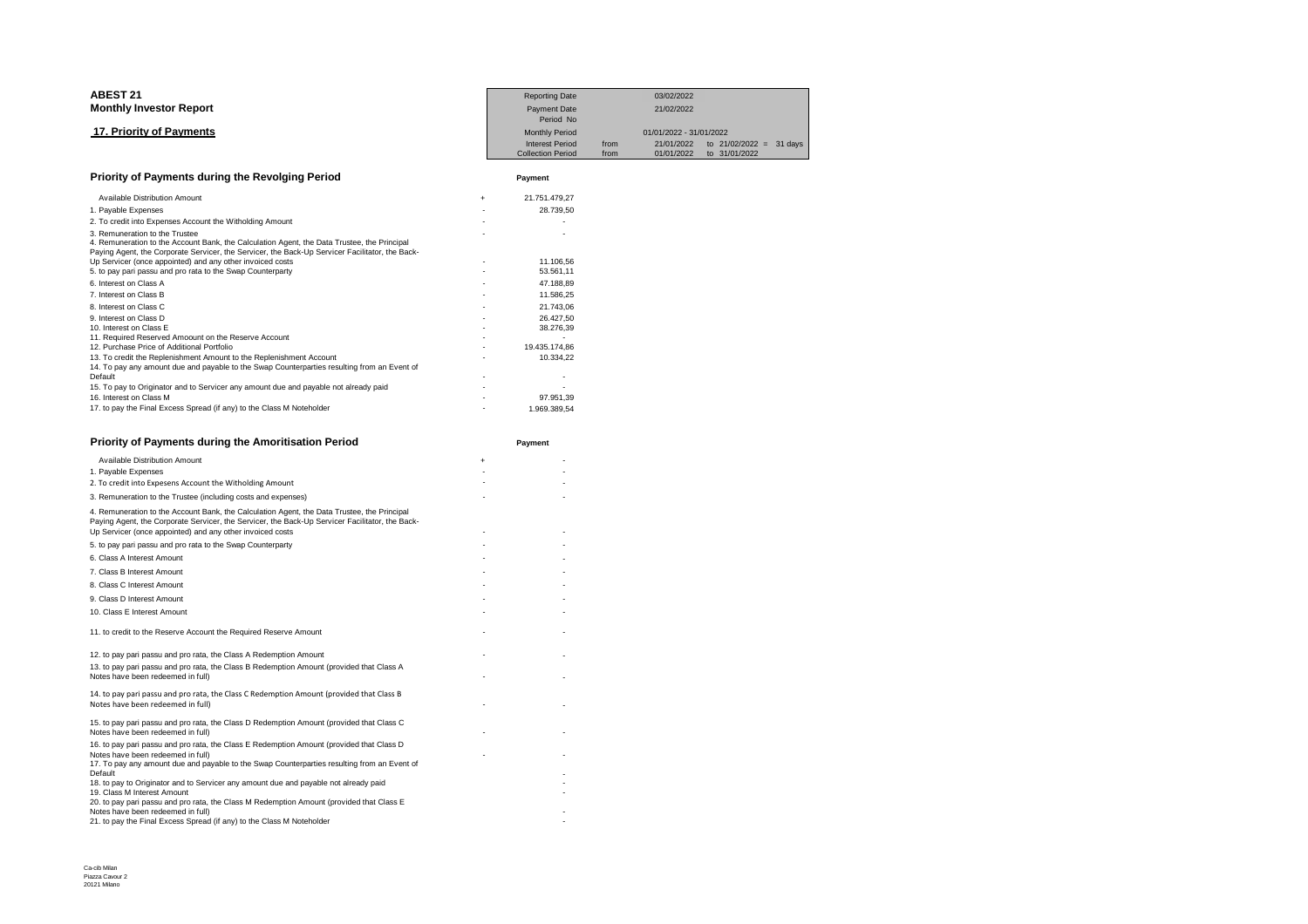| <b>ABEST 21</b>                | <b>Reporting Date</b>    |      | 03/02/2022              |    |            |     |         |
|--------------------------------|--------------------------|------|-------------------------|----|------------|-----|---------|
| <b>Monthly Investor Report</b> | Payment Date             |      | 21/02/2022              |    |            |     |         |
|                                | Period No                |      |                         |    |            |     |         |
| <b>18. Transaction Costs</b>   | <b>Monthly Period</b>    |      | 01/01/2022 - 31/01/2022 |    |            |     |         |
|                                | <b>Interest Period</b>   | from | 21/01/2022              | to | 21/02/2022 | $=$ | 31 days |
|                                | <b>Collection Period</b> | from | 01/01/2022              | to | 31/01/2022 |     |         |

|                                   | 486.600.000.0    | 400.000.000.0  | 20.700.000,0   | 20.200.000.0   | 15.500.000,0   | 12.700.000.0   | 17.500.000,0 |
|-----------------------------------|------------------|----------------|----------------|----------------|----------------|----------------|--------------|
| <b>Transaction Costs</b>          | All notes        | <b>Class A</b> | <b>Class B</b> | <b>Class C</b> | <b>Class D</b> | <b>Class E</b> | Class M      |
| Senior Expenses                   | 28.739,50        | 23.624,74      | 1.222,58       | 1.193,05       | 915,46         | 750,09         | 1.033,58     |
| Interest accrued for the Period   | 243.173.48 €     | 47.188.89      | 11.586.25      | € 21.743.06    | 26.427.50      | 38.276.39      | 97.951,39    |
| <b>Interest Payments</b>          | $243.173.48 \in$ | 47.188.89      | 11.586.25      | € 21.743.06    | 26.427.50      | 38.276.39      | 97.951,39    |
| Unpaid Interest for the Period    |                  |                |                |                |                |                |              |
| <b>Cumulative Unpaid Interest</b> |                  |                |                |                |                |                |              |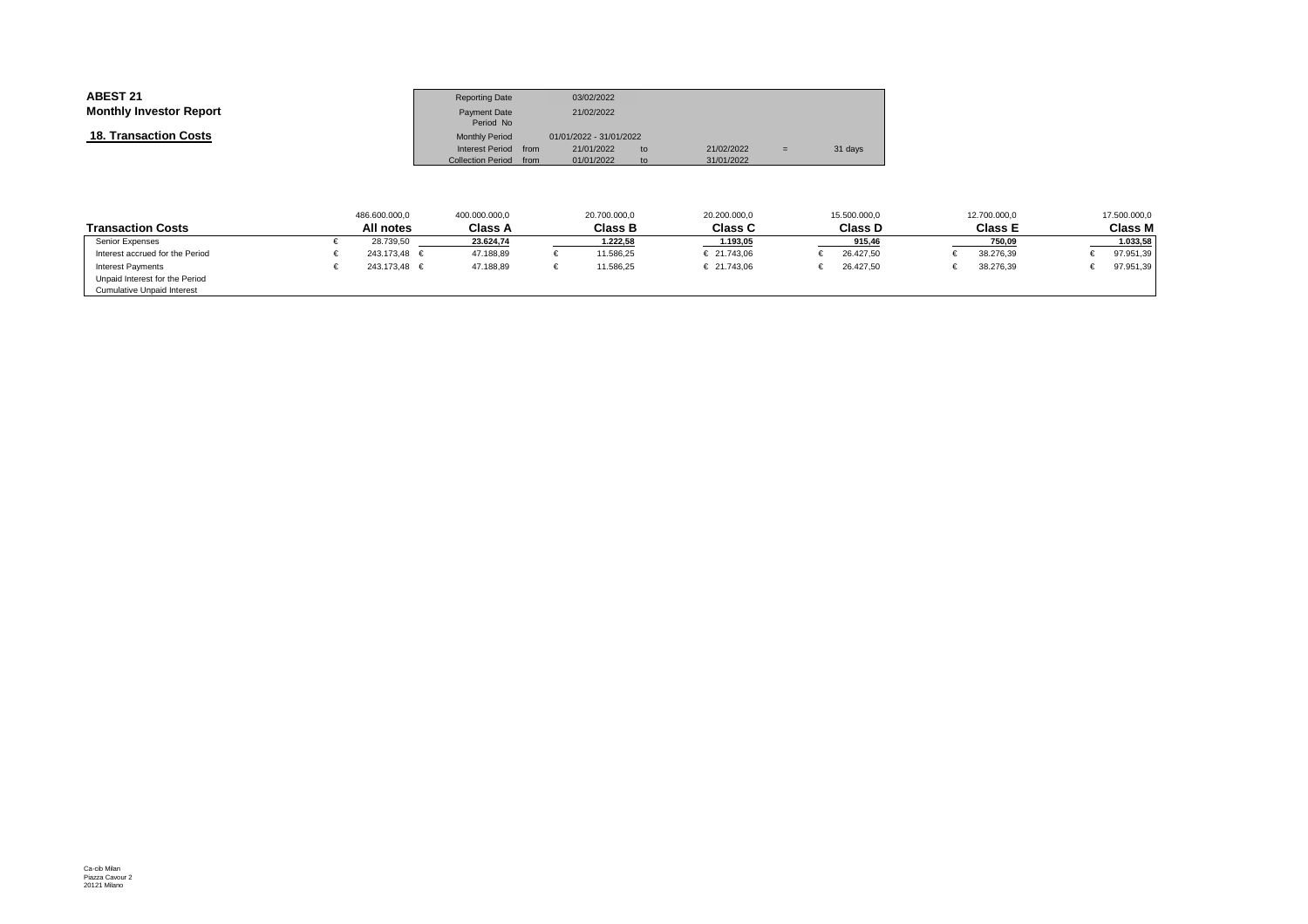# **19. Swap Counterparty Data**

|                     | <b>Reporting Date</b>     | 03/02/2022              |    |            |   |         |
|---------------------|---------------------------|-------------------------|----|------------|---|---------|
| Investor Report     | Payment Date<br>Period No | 21/02/2022              |    |            |   |         |
| ว Counterparty Data | <b>Monthly Period</b>     | 01/01/2022 - 31/01/2022 |    |            |   |         |
|                     | Interest Period from      | 21/01/2022              | to | 21/02/2022 | ਢ | 31 days |
|                     | Collection Period from    | 01/01/2022              | to | 31/01/2022 |   |         |

# **Swap Counterparty Data**<br>Swap Counterparty Provider

FCA BANK Deutschland GMBH

# **Swap Data**

| Swap Type               | <b>IRS</b>     |
|-------------------------|----------------|
| <b>Notional Amount</b>  | 400.000.000.00 |
| <b>Fixed Rate</b>       | (0.42)         |
| Floating Rate (Euribor) | 0.5630<br>۰    |
| Net Swap Payments       | $-49.255.55$   |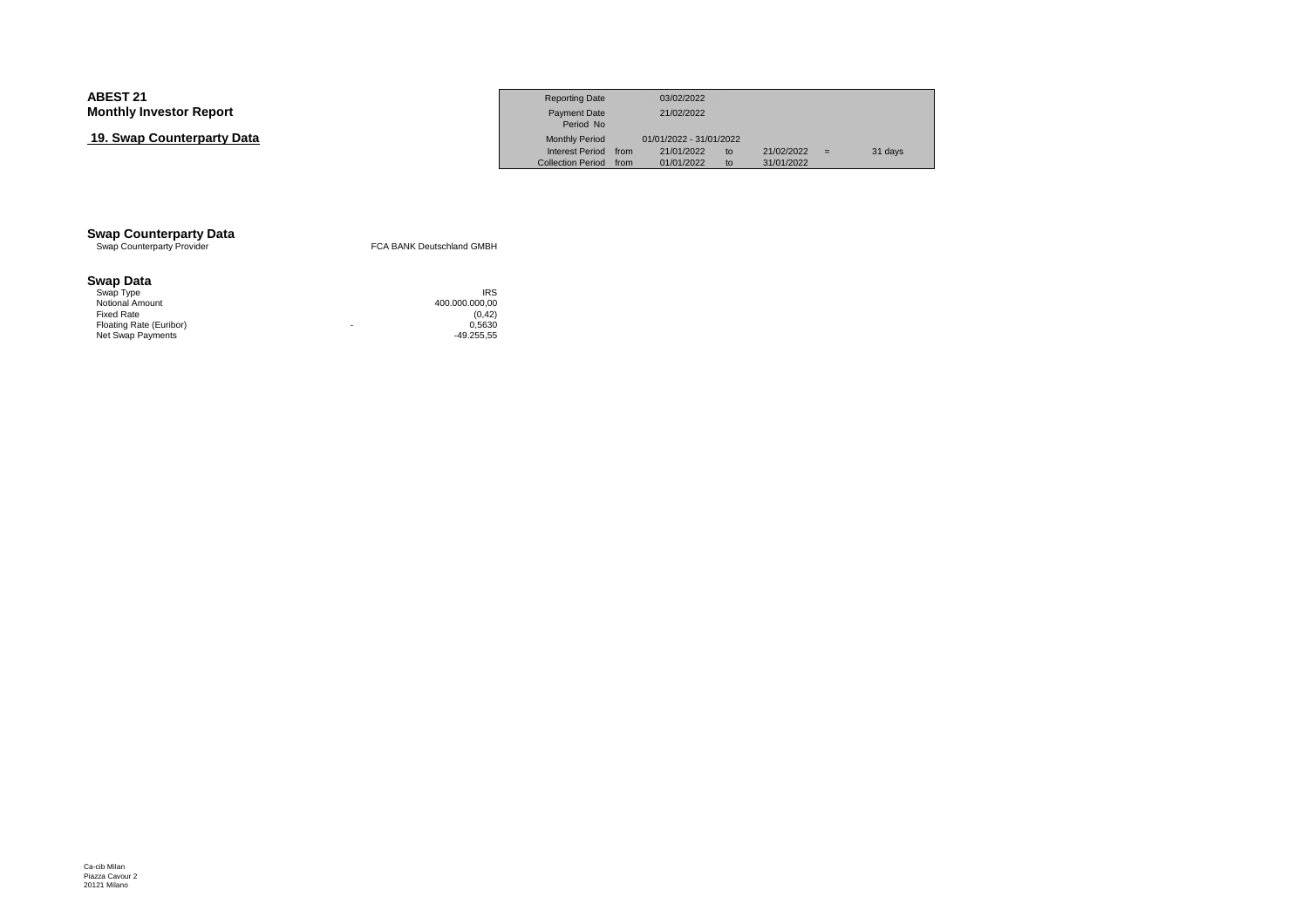| <b>ABEST 21</b><br><b>Monthly Investor Report</b> | <b>Reporting Date</b><br><b>Payment Date</b><br>Period No | 03/02/2022<br>21/02/2022 |          |                          |         |  |
|---------------------------------------------------|-----------------------------------------------------------|--------------------------|----------|--------------------------|---------|--|
| 20. Retention                                     | <b>Monthly Period</b>                                     | 01/01/2022 - 31/01/2022  |          |                          |         |  |
|                                                   | Interest Period from<br>Collection Period from            | 21/01/2022<br>01/01/2022 | to<br>to | 21/02/2022<br>31/01/2022 | 31 days |  |
|                                                   |                                                           |                          |          |                          |         |  |

### Retention according to Article 6 of Regulation (EU) No 2017/2402

| <b>Net Economic Interest</b>      | <b>Outstanding Balance</b> | <b>Percentage of Outstanding</b> |
|-----------------------------------|----------------------------|----------------------------------|
| <b>Retained by the Originator</b> |                            | Portfolio (%)                    |
| Class A Notes                     | 400.000.000,00             | 86,07%                           |
| Class B Notes                     | 20.700.000.00              | 4,45%                            |
| Class C Notes                     | 20.200.000,00              | 4,35%                            |
| Class D Notes                     | 15.500.000,00              | 3,34%                            |
| Class E Notes                     | 12.700.000,00              | 2,73%                            |
| Class M Notes                     | 17.500.000.00              | 3,77%                            |
|                                   |                            |                                  |
| <b>Retention Amount</b>           | <b>EUR</b>                 | $\%$                             |
| Minimum Retention Class A         | ۰                          | 0,00%                            |
| Minimum Retention Class B         | ٠                          | 0,00%                            |
| Minimum Retention Class C         | ٠                          | 0,00%                            |
| Minimum Retention Class D         | $\overline{\phantom{0}}$   | 0,00%                            |
| Minimum Retention Calss E         | 5.737.724.55               | 1,23%                            |
| Minimum Retention Class M         | 17.500.000.00              | 3,77%                            |
| <b>Actual Retention Class A</b>   |                            | 0,00%                            |
| <b>Actual Retention Class B</b>   | 20.700.000.00              | 4,45%                            |
| <b>Actual Retention Class C</b>   | 20.200.000.00              | 4,35%                            |
| <b>Actual Retention Class D</b>   | 15.500.000.00              | 3,34%                            |
| <b>Actual Retention Class E</b>   | 12.700.000.00              | 2,73%                            |
| <b>Actual Retention Class M</b>   | 17.500.000.00              | 3,77%                            |

The Originator will retain for the life of the Transaction a material net economic interest of not less than 5 per cent. in the Transaction in accordance with Article 6 of Regulation (EU) No 2017/2402 of the European Parli and of the Council of 12 December 2017 laying down a general framework for securitisation and creating a specific framework for simple, transparent and standardised securitisation, and amending Directives 2009/65/EC, 2009/138/EC and 2011/61/EU and Regulations (EC) No. 1060/2009 and (EU) No. 648/2012 (as amended) (the "European Securitisation Regulation"), provided that the level of retention may reduce over time in compliance with Article 10 (2) of Commission Delegated Regulation 625/2014 (the "Retention RTS"). As of the Issue Date and thereafter on an on-going basis, the Originator will retain the Class M Notes (the "Retained Notes") representing not less than 5 per cent. of the nominal value of the securitised exposures, as set out in Article 6(3)(d) of the European Securitisation Regulation.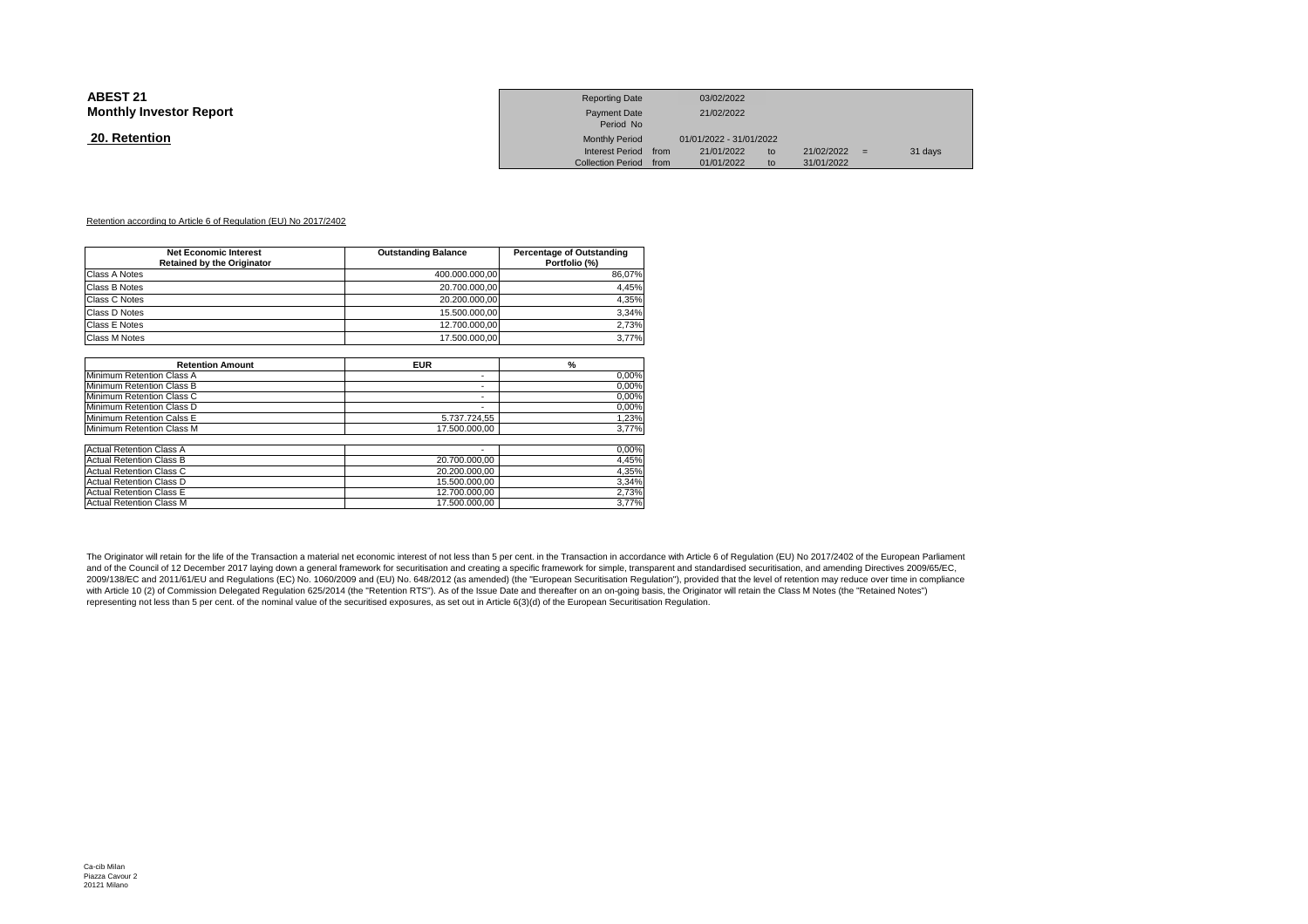#### **ABEST 211** Reporting Date 03/02/2022<br>- Production of the contract of the contract of the contract of the contract of the contract of the contract of the contract of the contract of the contract of the contract of the contract of **Monthly Investor Report**t Payment Date 21/02/2022<br>Period No Monthly Period **21. Counterparties I**Monthly Period 01/01/2022 - 31/01/2022<br>Interest Period from 21/01/2022 to  $21/01/2022$  to  $21/02/2022$  = 31 days<br>01/01/2022 to 31/01/2022 Collection Period from01/01/2022 to

|                             |                                               |              | Moody's       |               | Fitch        |                |                 |  |
|-----------------------------|-----------------------------------------------|--------------|---------------|---------------|--------------|----------------|-----------------|--|
|                             |                                               | Long<br>Term | Short<br>Term | Outlook       | Long<br>Term | Short<br>Term  | Outlook         |  |
| <b>Joint Lead Managers:</b> | <b>CA-CIB</b>                                 | Aa3          | $P-1$         | <b>STABLE</b> | $A+$         | F <sub>1</sub> | <b>NEGATIVE</b> |  |
|                             | <b>Unicredit Bank AG</b>                      | A2           | $P-1$         | NEGATIVE      | <b>BBB</b>   | F <sub>2</sub> | <b>NEGATIVE</b> |  |
| <b>Transaction Account:</b> | The Bank of New York Mellon, Frankfurt Branch | Aa1          | $P-1$         | <b>STABLE</b> | AA           | $F1+$          | <b>STABLE</b>   |  |
| <b>Paying Agent:</b>        | The Bank of New York Mellon, London Branch    | n.a.         | n.a.          | n.a.          | n.a.         | n.a.           | n.a.            |  |
| <b>Swap Counterparty:</b>   | <b>FCA BANK Deutschland GMBH</b>              | n.a.         | n.a.          | n.a.          | n.a.         | n.a.           | n.a.            |  |
|                             |                                               |              |               |               |              |                |                 |  |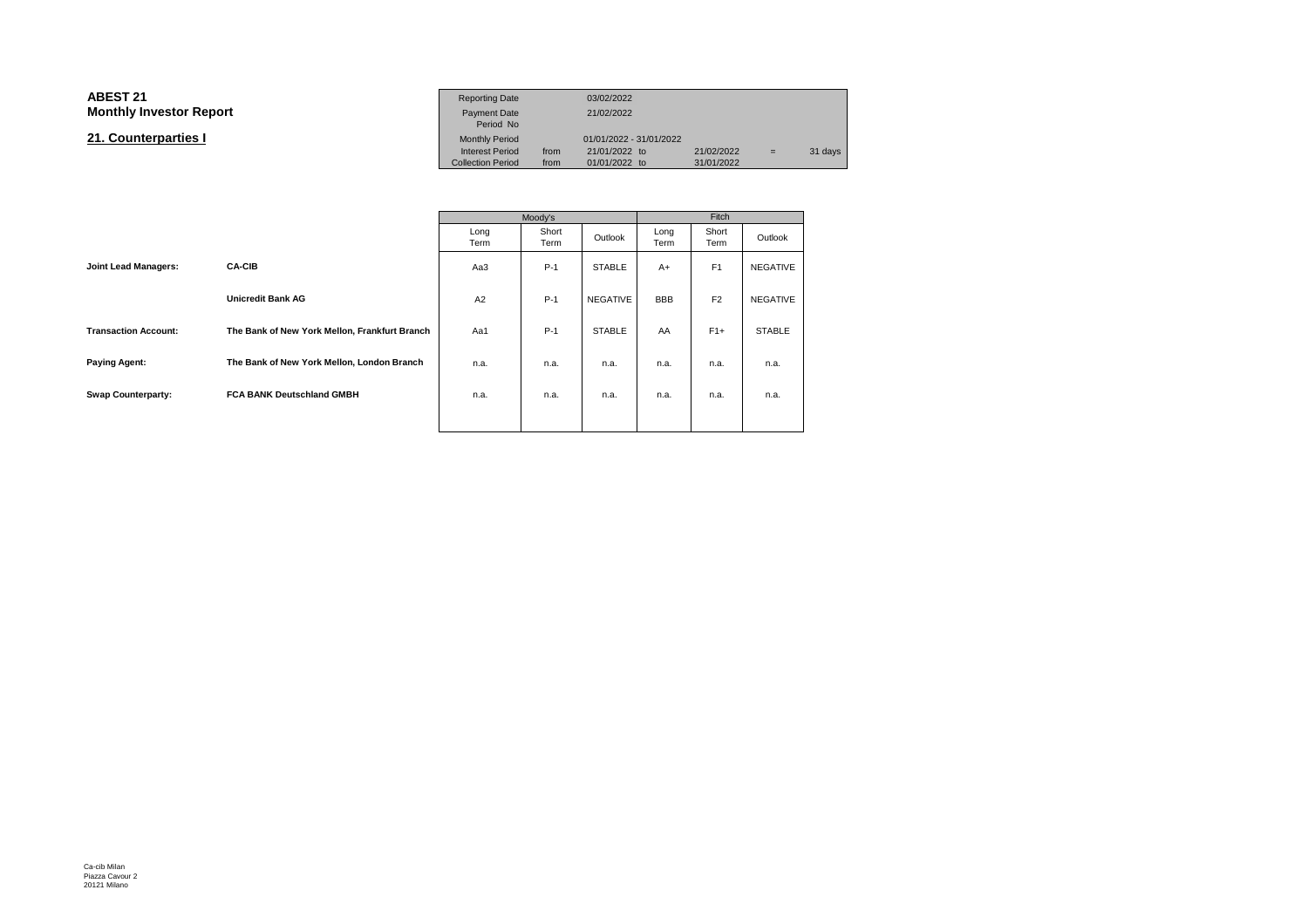| <b>ABEST 21</b>                | <b>Reporting Date</b>                              |              | 03/02/2022               |          |                          |     |         |
|--------------------------------|----------------------------------------------------|--------------|--------------------------|----------|--------------------------|-----|---------|
| <b>Monthly Investor Report</b> | <b>Payment Date</b><br>Period No                   |              | 21/02/2022               |          |                          |     |         |
| 22. Counterparties II          | <b>Monthly Period</b>                              |              | 01/01/2022 - 31/01/2022  |          |                          |     |         |
|                                | <b>Interest Period</b><br><b>Collection Period</b> | from<br>from | 21/01/2022<br>01/01/2022 | to<br>to | 21/02/2022<br>31/01/2022 | $=$ | 31 days |

| <b>Transaction Security Trustee:</b> | <b>STICHTING SECURITY TRUSTEE ABEST 21</b> |
|--------------------------------------|--------------------------------------------|
|                                      |                                            |

**Data Trustee:DATA CUSTODY AGENT SERVICES B.V.**

**Rating Agencies:Moody's**

**Fitch Ratings GmbH**

**Corporate Administration:INTERTRUST MANAGEMENT B.V.**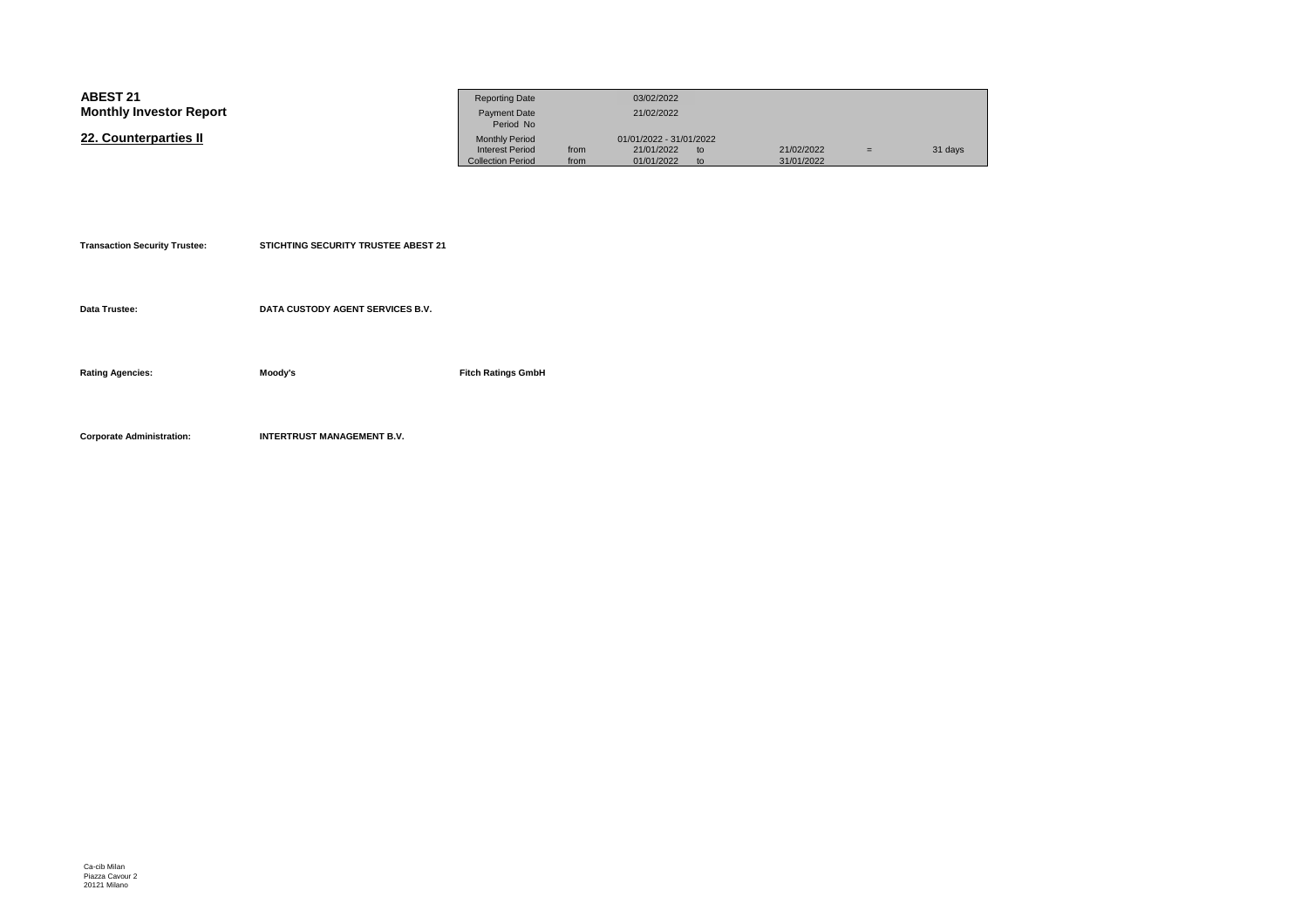| <b>ABEST 21</b>                |                                               | <b>Reporting Date</b>     |                         | 03/02/2022 |    |            |     |         |
|--------------------------------|-----------------------------------------------|---------------------------|-------------------------|------------|----|------------|-----|---------|
| <b>Monthly Investor Report</b> |                                               | Payment Date              |                         | 21/02/2022 |    |            |     |         |
|                                |                                               | Period No                 |                         |            |    |            |     |         |
| 23. Issuer Information         |                                               | <b>Monthly Period</b>     | 01/01/2022 - 31/01/2022 |            |    |            |     |         |
|                                |                                               | <b>Interest Period</b>    | from                    | 21/01/2022 | to | 21/02/2022 | $=$ | 31 days |
|                                |                                               | <b>Collection Period</b>  | from                    | 01/01/2022 | to | 31/01/2022 |     |         |
|                                |                                               |                           |                         |            |    |            |     |         |
|                                |                                               |                           |                         |            |    |            |     |         |
|                                |                                               |                           |                         |            |    |            |     |         |
|                                |                                               |                           |                         |            |    |            |     |         |
| Deal Name:                     | ABEST 21                                      |                           |                         |            |    |            |     |         |
|                                |                                               |                           |                         |            |    |            |     |         |
| Issuer:                        | ABEST 21                                      |                           |                         |            |    |            |     |         |
|                                |                                               |                           |                         |            |    |            |     |         |
|                                |                                               |                           |                         |            |    |            |     |         |
|                                |                                               |                           |                         |            |    |            |     |         |
|                                |                                               |                           |                         |            |    |            |     |         |
|                                |                                               |                           |                         |            |    |            |     |         |
| Seller of the Receivables:     |                                               | FCA Bank Deutschland GmbH |                         |            |    |            |     |         |
| <b>Servicer Name:</b>          | FCA Bank Deutschland GmbH                     |                           |                         |            |    |            |     |         |
|                                |                                               |                           |                         |            |    |            |     |         |
| <b>Reporting Entity:</b>       | Ca-cib Milan                                  |                           |                         |            |    |            |     |         |
|                                |                                               |                           |                         |            |    |            |     |         |
|                                |                                               |                           |                         |            |    |            |     |         |
|                                |                                               |                           |                         |            |    |            |     |         |
|                                |                                               |                           |                         |            |    |            |     |         |
| Contact:                       | Doriana Bettini<br>doriana.bettini@ca-cib.com |                           |                         |            |    |            |     |         |
|                                |                                               |                           |                         |            |    |            |     |         |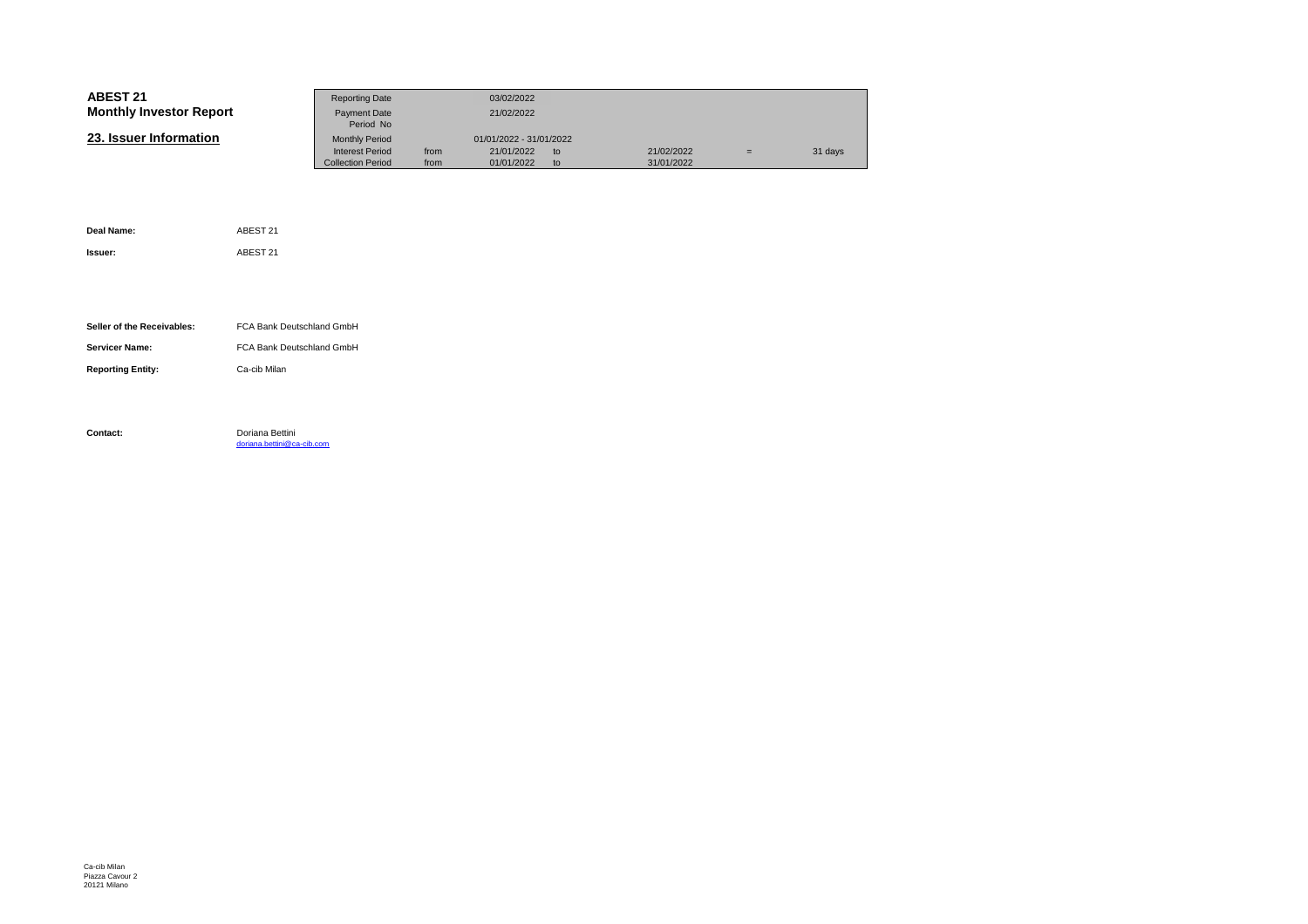# **ABEST 21**

| ABEST 21                       | <b>Reporting Date</b>                       |              | 03/02/2022                           |                          |   |         |
|--------------------------------|---------------------------------------------|--------------|--------------------------------------|--------------------------|---|---------|
| <b>Monthly Investor Report</b> | <b>Payment Date</b><br>Period No            |              | 21/02/2022                           |                          |   |         |
| 24. Originator, Servicer       | <b>Monthly Period</b>                       |              | 01/01/2022 - 31/01/2022              |                          |   |         |
|                                | Interest Period<br><b>Collection Period</b> | from<br>from | 21/01/2022<br>to<br>01/01/2022<br>to | 21/02/2022<br>31/01/2022 | = | 31 days |

# **Contact Details**

FCA Bank Deutschland GmbH

### heike.simon@fcagroup.com

| <b>Ratings FCA Bank SpA</b>                                                                                                                                                                                           | Moody's |
|-----------------------------------------------------------------------------------------------------------------------------------------------------------------------------------------------------------------------|---------|
| (Downgrade Event)                                                                                                                                                                                                     | Ba3     |
| In respect of the Servicer, and only if the<br>Originator acts as Servicer, that the long-term<br>rating of FCA Bank Spa unsecured,<br>unsubordinated and unquaranteed debt<br>obligations falls below Ba3 by Moody's |         |